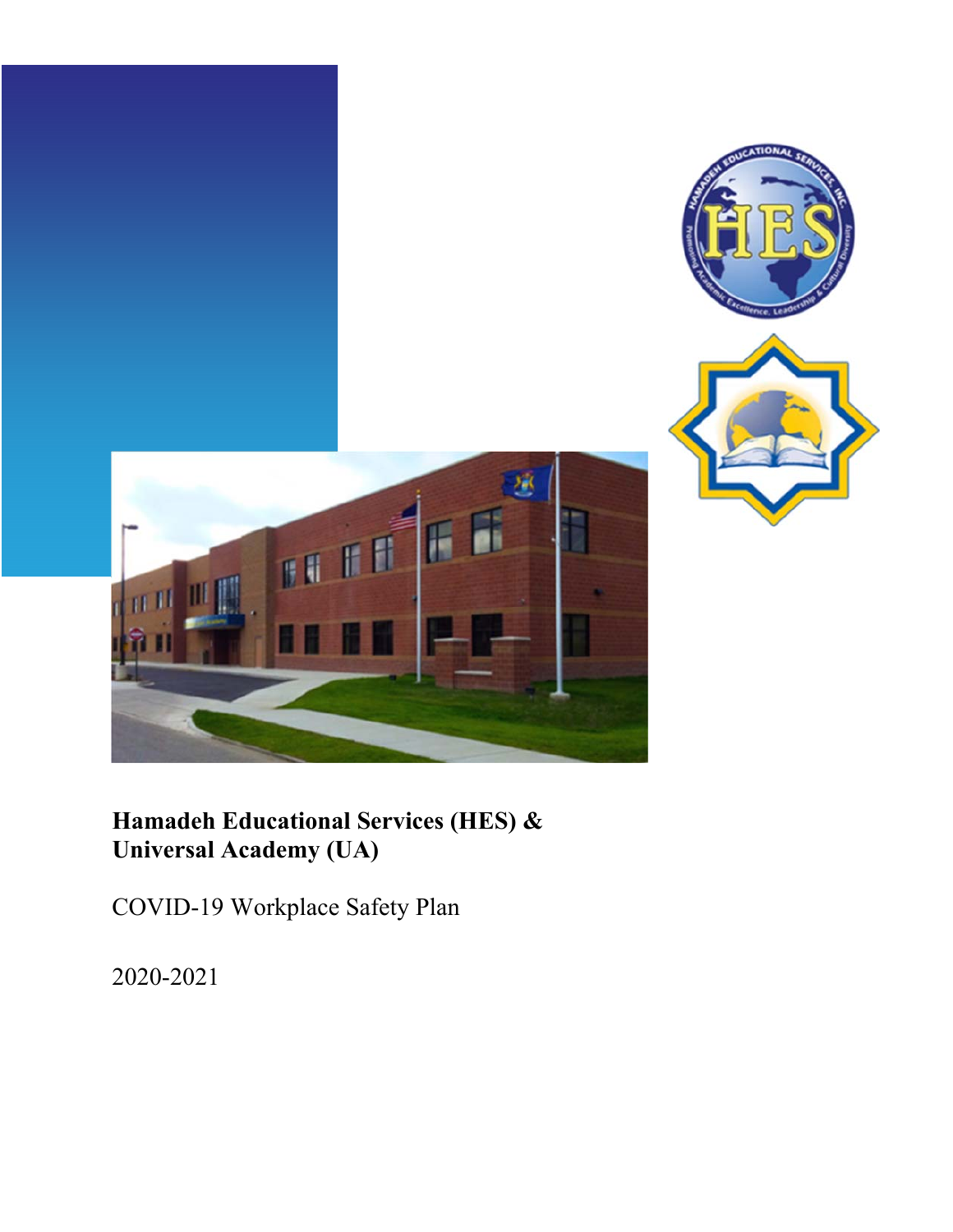# **Table of Contents**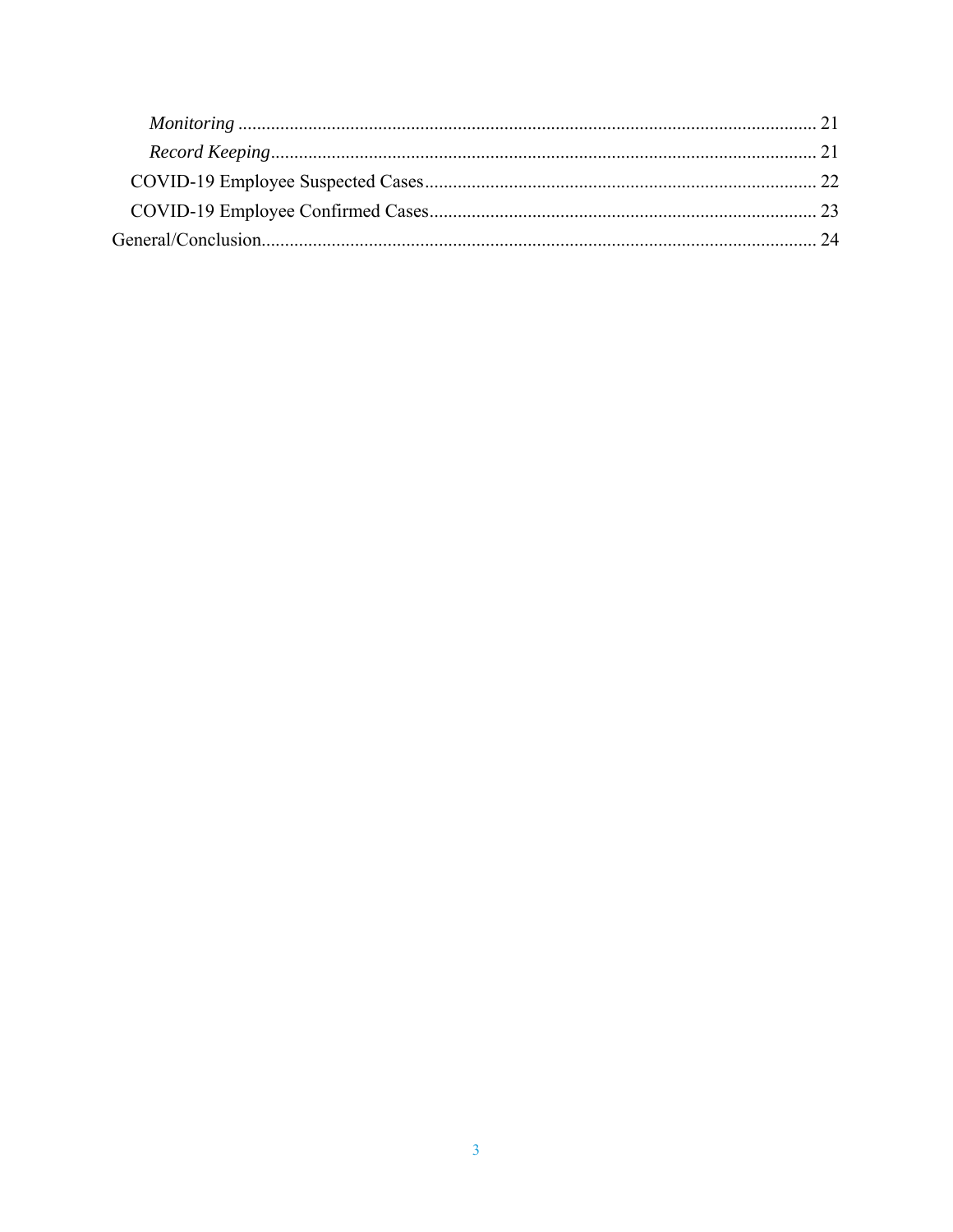## **Introduction**

Universal Academy (UA) is a Pre-K through 12 public school academy that is authorized by Oakland University and is managed by Hamadeh Educational Services (HES). The Academy currently operates its building in the City of Detroit at: 4833 Ogden St, Detroit, MI 48210

With 23 years in the lives of its students, Hamadeh educational Services (HES) has graduated about 1500 students, awarded over \$700,000 in scholarships to graduates since 2004. HES has been annually providing about 3300 students with outstanding quality education with a focus on the Michigan Common Core Curriculum, International Standards, foreign language (Arabic) and cultural teachings within a safe environment that is conducive to learning. HES set its direction for the next decade to continue to provide Universal Academy (UA) and its sister schools, a world-class education to meet the changing needs of its students; while instilling the necessary academic knowledge and skills together with the Four HES Pillars – Scholarship, Character, Culture, and Community and stressing the value of being human, having a heart and soul in all that we do.

The mission of Universal Academy is to provide its students with quality education that focuses on the Michigan core curriculum and international cultures, including the study of a language, culture and history different from one's own.

The Academy shall provide an education that will enable the various ethnic traditions, values, and experiences of student to enrich and nurture one another. Moreover, the Academy shall provide an education of the whole child by integrating the different aspects of children's learning and lives to make them more meaningful. The Academy will prepare its students to be independent, lifelong learners and a productive working members of a global society though acquired diverse knowledge, experiences and skills.

The Academy shall provide an environment that encourages students to become upright responsible decision-makers, reflective of equity, respect and understanding, maximizing each individual's intellectual, physical, psychological and moral self by utilizing a unique safe and orderly environment that is conducive to learning to meet the challenges of this ever-changing world.

In support of this vision, UA embraces as its mission:

- To provide a well-rounded education based on the Michigan Core Curriculum and the study of international cultures, with a special focus on the Arabic language.
- To inspire and educate students and instill them with the values of equity, respect, and understanding.
- To celebrate diversity, welcoming students from all backgrounds and cultures and encouraging cross-cultural learning.
- To employ professional, certified staff who are experienced, qualified, and committed to their students.
- To operate state-of-the-art learning facilities that foster a safe, innovative, world-class educational experience.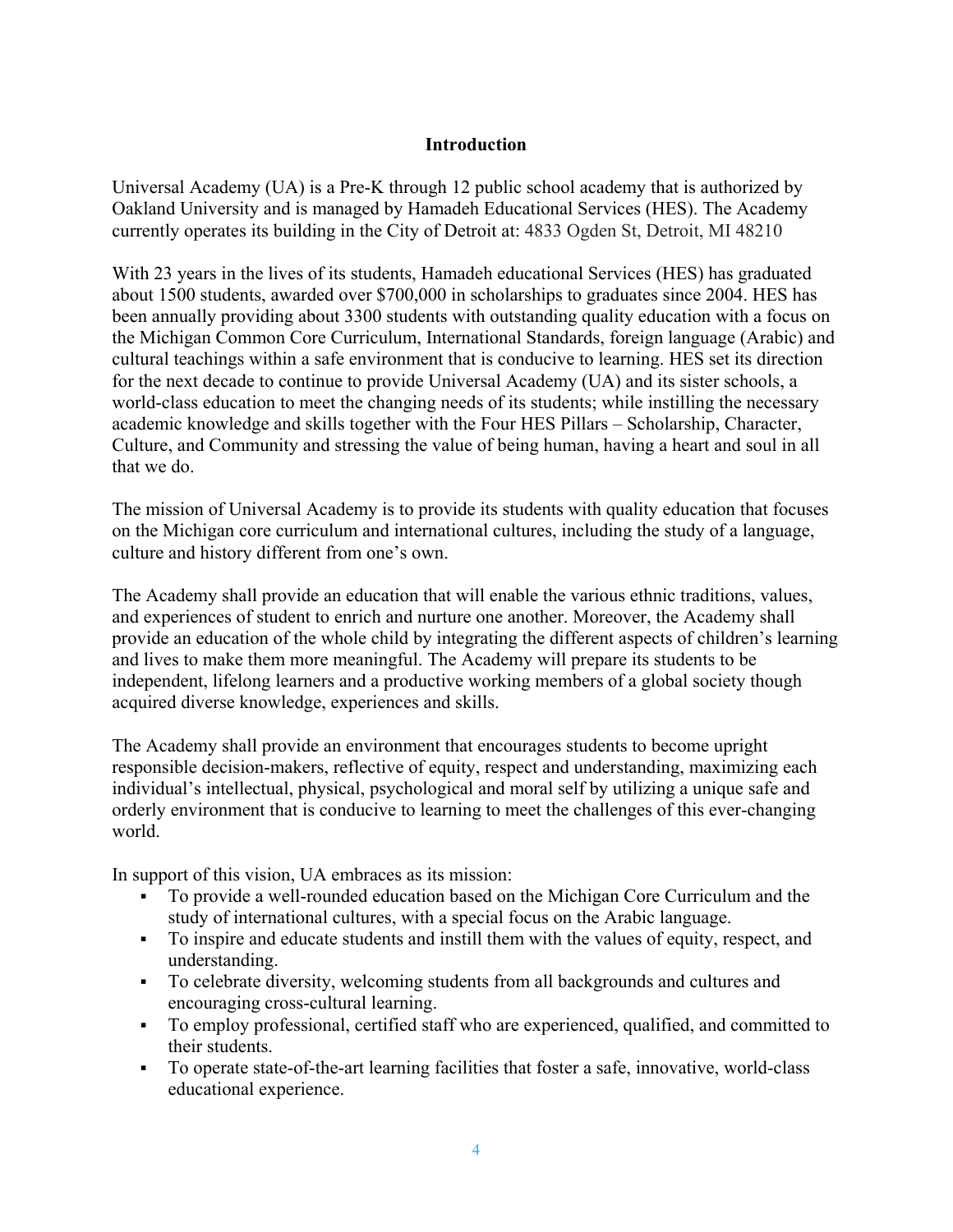## **COVID-19 Workplace Safety Plan**

The following COVID-19 preparedness & response plan has been established for Hamadeh Educational Services (HES) & Universal Academy (UA) in accordance with the requirements in the Executive Orders (EOs) for COVID-19 signed by Governor Gretchen Whitmer, the OSHA Guidance on Preparing Workplaces for COVID-19, and the latest guidance from the US Centers for Disease Control and Prevention (CDC). The purpose of this plan is to minimize or eliminate employee exposure to SARS-CoV-2.

Hamadeh Educational Services (HES) in associations with Universal Academy (UA) is committed to providing a safe and healthy workplace for all of our employees. To ensure we have a safe and healthy workplace, HES and UA has developed the following COVID-19 Workplace Safety Plan and COVID-19 Preparedness Plan in response to the COVID-19 pandemic. All HES employees are responsible for implementing this plan. Our goal is to mitigate the potential for transmission of COVID-19 in our workplaces and communities, and that requires full cooperation among our workers and management. Only through this cooperative effort can we establish and maintain the safety and health of all persons in our workplaces. A copy of this plan will be made readily available to employees and public via the Academy's website at www.starpsa.org.

The Academy's COVID-19 Preparedness and Response Plan follows Centers for Disease Control and Prevention (CDC), Michigan Department of Health and Human Services, and Wayne County Public Health Division guidelines related to COVID-19

The principal and/or a designee will implement, monitor and report on the COVID-19 control strategies. However, management and workers are equally responsible for supporting, implementing, complying with and providing recommendations to further improve all aspects of this COVID-19 Preparedness Plan. HES managers and supervisors have our full support in enforcing the provisions of this plan. Our workers are our most important assets.

Hamadeh Educational Services (HES) in associations with Universal Academy (UA) is serious about safety and health and protecting our workers. Worker involvement is essential in developing and implementing a successful COVID-19 Preparedness Plan and Workplace Safety Plan. We have involved our workers in this process by surveying employees on thoughts about whether they will feel safe returning to work for the Fall of 2020 and their personal suggestions about what they would like to see happen instructionally.

The Academy's COVID-19 Preparedness Plan follows the industry guidance developed by the state of Michigan, available at the MI Safe Schools: Michigan's 2020-21 Return to School Roadmap at

(https://www.michigan.gov/documents/whitmer/MI\_Safe\_Schools\_Roadmap\_FINAL\_695392\_7 .pdf).

Scope & Application The plan addresses: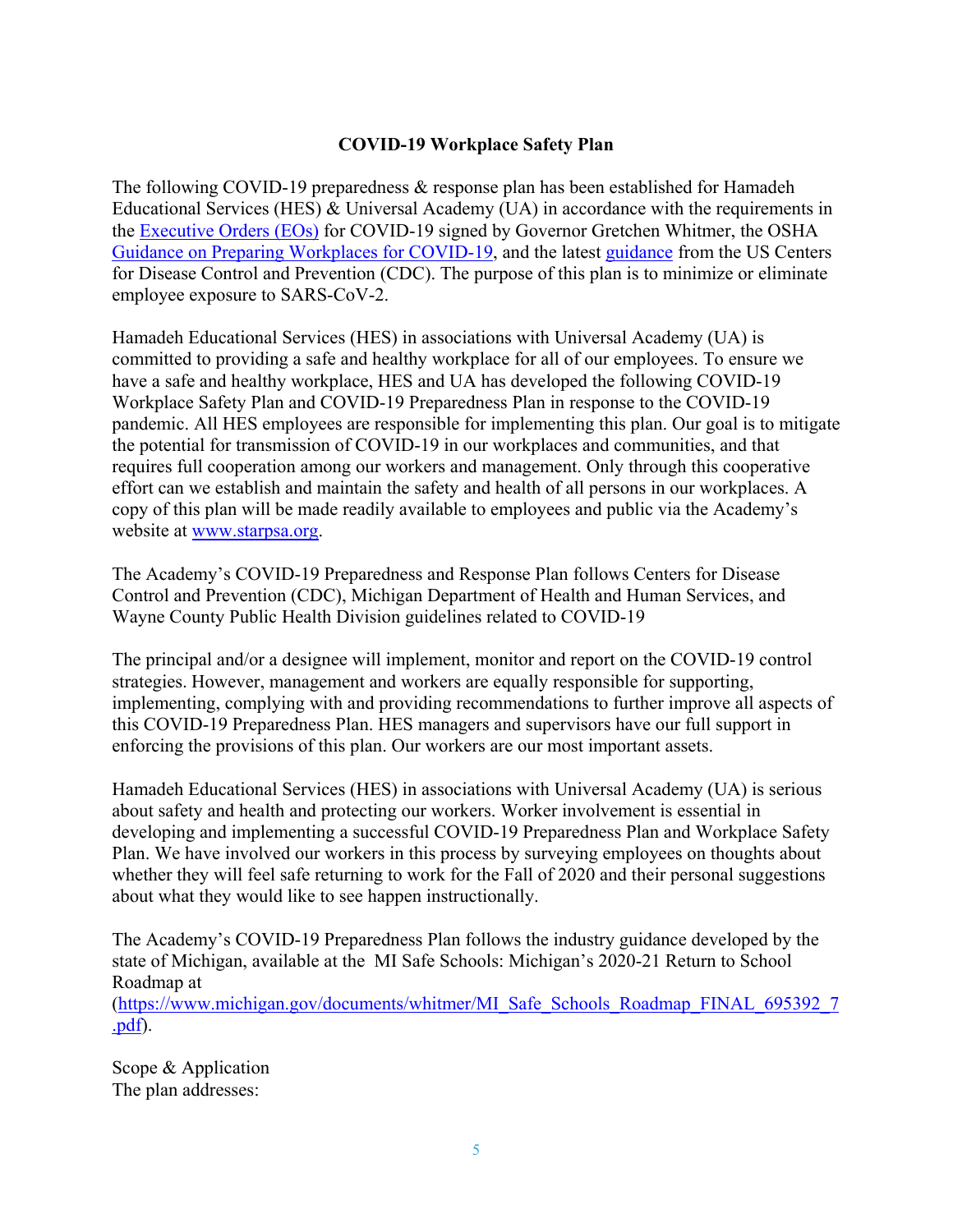- 1. All employees at Hamadeh Education Services and Universal Academy
- 2. Ensuring sick workers stay home and prompt identification and isolation of sick persons
- 3. Social distancing workers must be at least six-feet apart
- 4. Worker hygiene and source controls, including face coverings
- 5. Workplace building and ventilation protocol
- 6. Workplace cleaning and disinfection protocol
- 7. Drop-off, pick-up and delivery practices and protocol
- 8. Communications and training practices and protocol
- 9. Protections and protocols for vendors, guests, and visitors
- 10. Protections and protocols for face coverings and personal protective equipment (PPE)
- 11. Protections and protocol for access and assignment
- 12. Protections and protocol for sanitation and hygiene

## **COVID-19: Defined and Characteristics**

What is COVID-19?

COVID-19 means coronavirus disease of 2019, a severe acute respiratory disease characterized by symptoms including fever, cough, fatigue, and shortness of breath which may progress to pneumonia, multi-organ failure, and death. The novel coronavirus, COVID-19 is one of seven types of known human coronaviruses. COVID-19, like the MERS and SARS coronaviruses, likely evolved from a virus previously found in animals. The remaining known coronaviruses cause a significant percentage of colds in adults and children, and these are not a serious threat for otherwise healthy adults. Patients with confirmed COVID-19 infection have reportedly had mild to severe respiratory illness with symptoms such as fever, cough, and shortness of breath. According to the U.S. Department of Health and Human Services/Centers for Disease Control and Prevention ("CDC"), Chinese authorities identified an outbreak caused by a novel—or new—coronavirus. The virus can cause mild to severe respiratory illness.

How is COVID-19 Spread?

COVID-19, like other viruses, can spread between people. Infected people can spread COVID-19 through their respiratory secretions, especially when they cough or sneeze. According to the CDC, spread from person-to-person is most likely among close contacts (about 6 feet). Personto-person spread is thought to occur mainly via respiratory droplets produced when an infected person coughs or sneezes, like influenza and other respiratory pathogens. These droplets can land in the mouths or noses of people who are nearby or possibly be inhaled into the lungs. It is currently unclear if a person can get COVID-19 by touching a surface or object that has the virus on it and then touching their own mouth, nose, or possibly their eyes. In assessing potential hazards, employers should consider whether their workers may encounter someone infected with COVID-19 in the course of their duties. Employers should also determine if workers could be exposed to environments (e.g., worksites) or materials (e.g., laboratory samples, waste) contaminated with the virus. Depending on the work setting, employers may also rely on identification of sick individuals who have signs, symptoms, and/or a history of travel to COVID-19-affected areas that indicate potential infection with the virus, in order to help identify exposure risks for workers and implement appropriate control measures.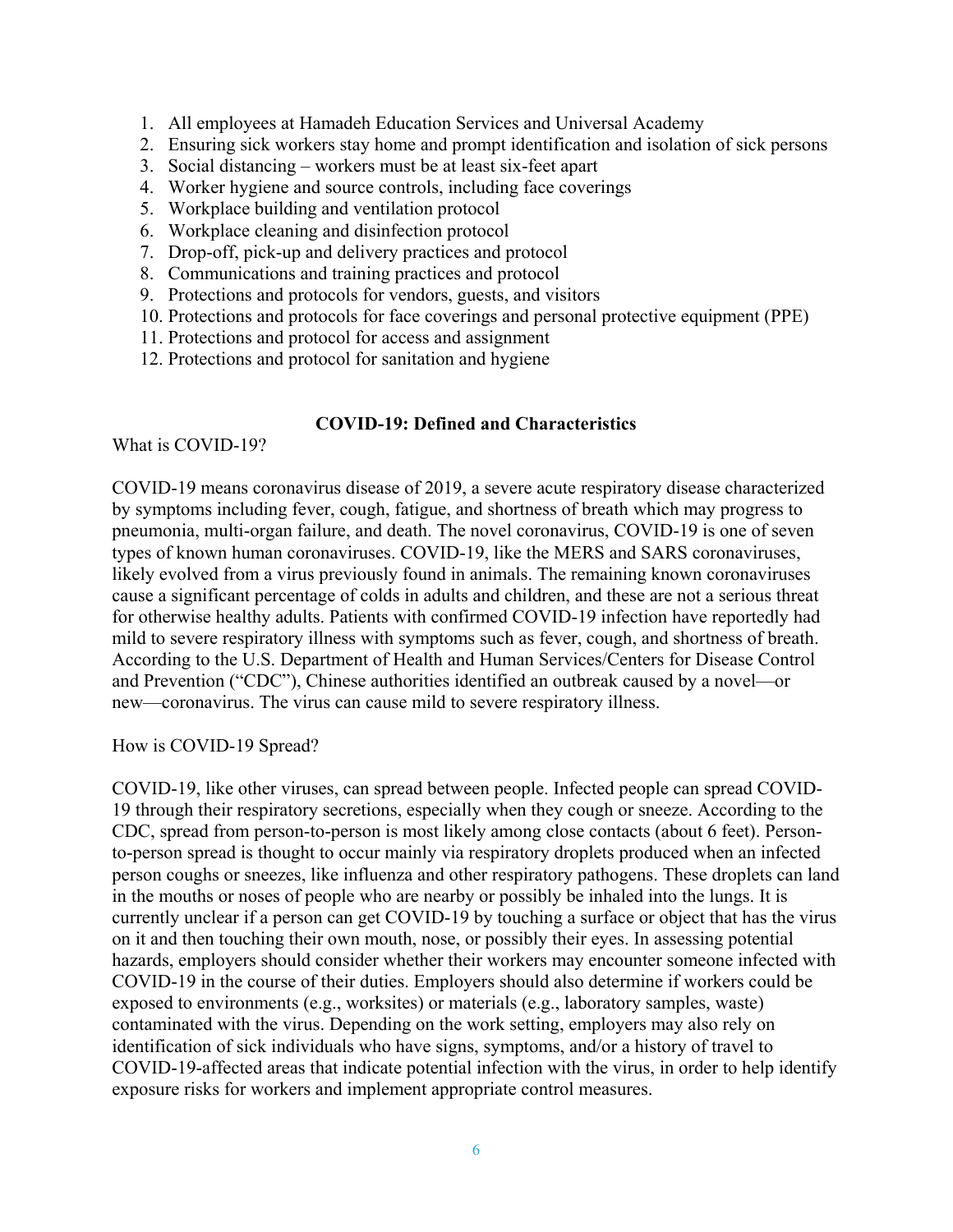#### Close Contact

 Close contact means someone who was within 6 feet of an infected person for at least 15 minutes starting from 2 days before illness onset (or, for asymptomatic patients, 2 days prior to specimen collection) until the time the person is isolated.

| Job Title                     | <b>Job Duty</b>                                | Onsite/Remote |
|-------------------------------|------------------------------------------------|---------------|
| Teachers                      | Teach the State curriculum to students, lesson | Remote        |
|                               | planning, assessing students on learning       |               |
|                               | standards, communicate with parents and        |               |
|                               | students on progress, conferences, checking    |               |
|                               | and answering emails, hold small group         |               |
|                               | sessions, etc                                  |               |
| Paraprofessionals/Substitutes | Assisting teachers teach the State curriculum  | Remote        |
|                               | to students, lesson planning, assessing        |               |
|                               | students on learning standards, communicate    |               |
|                               | with parents and students on progress,         |               |
|                               | conferences, checking and answering emails,    |               |
|                               | hold small group sessions, etc                 |               |
| Social Work/Counselors        | Address student concerns, hold individually    | Remote        |
|                               | student meetings (remotely), complete          |               |
|                               | individual educational plan per student, help  |               |
|                               | with student assessment, ensure educational    |               |
|                               | development plan is followed, etc              |               |
| Building Maintenance and      | Maintenance of building on a daily basis       | Onsite        |
| Custodial                     | both: custodial and maintenance, inside and    |               |
|                               | outside, maintain all athletic fields and      |               |
|                               | parking lots, check all systems to ensure they |               |
|                               | are properly functioning (e.g., fire system,   |               |
|                               | boilers, kitchen, alarms), etc.                |               |
| Food Service                  | Continue federal lunch program during          | Onsite        |
|                               | remote learning. Will prepare breakfast and    |               |
|                               | lunch throughout the week to pass out to       |               |
|                               | families and community members "in a grab      |               |
|                               | and go" style to pick up every Friday of each  |               |
|                               | school week, etc                               |               |
| <b>Nurse Aides</b>            | Identifying and working with local health      | Onsite/remote |
|                               | department on families and staff with          |               |
|                               | COVID-19, updated policy as it relates to      |               |
|                               | COVID-19, addressing parent concerns in        |               |
|                               | relations to health and well-being, administer |               |
|                               | temperature check, screening forms as          |               |
|                               | needed, assist food service department with    |               |
|                               | creating and distributing meals, maintaining   |               |

Medium Exposure Risk: Jobs & Duties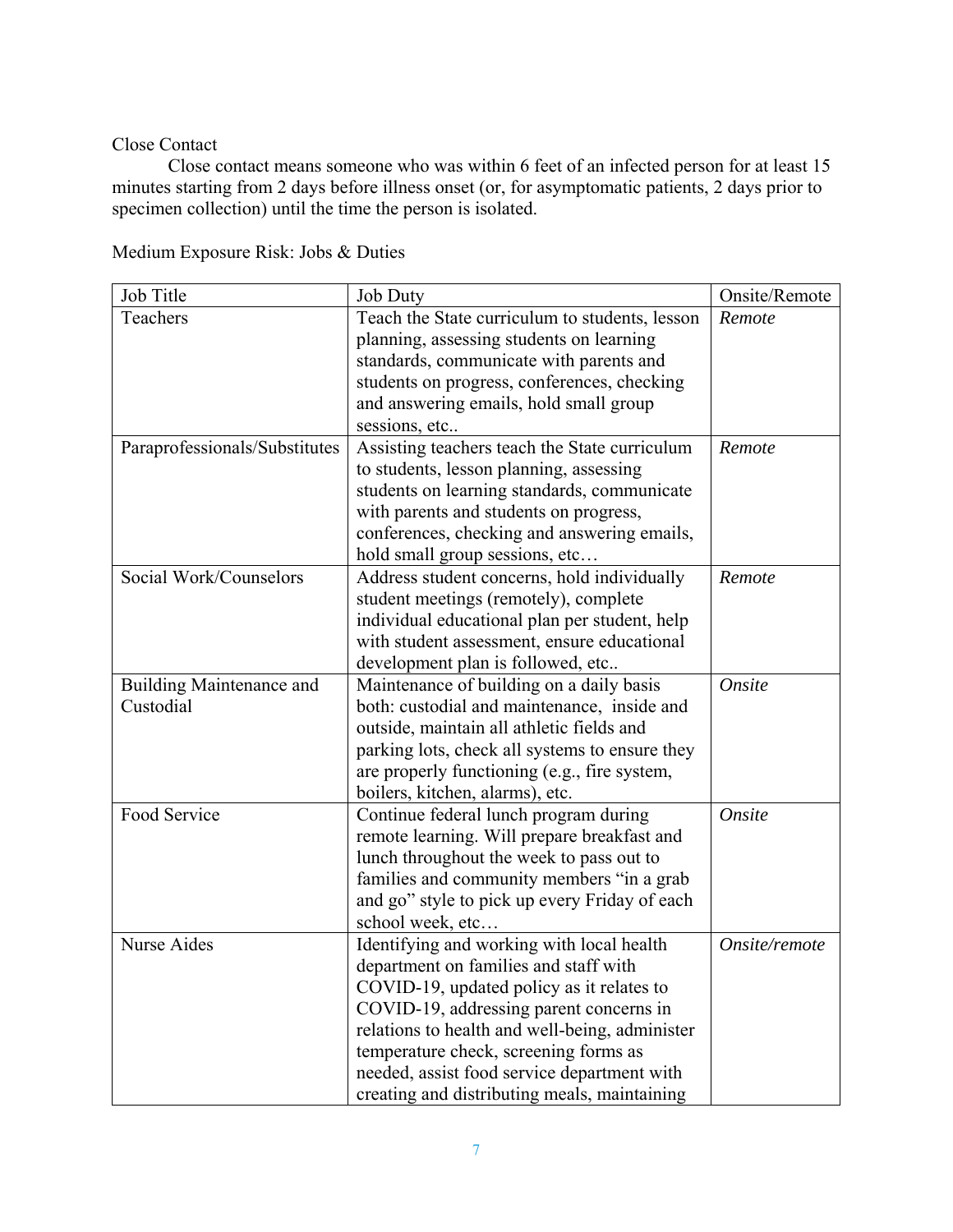|                                  | and distributing PPE supplies, help with         |               |
|----------------------------------|--------------------------------------------------|---------------|
|                                  | distribution of chromebooks, etc                 |               |
| <b>Instructional School</b>      | Support the ongoing operation of the school      | Onsite/remote |
| Administration                   | building and instruction. Answering phone        |               |
|                                  | calls, holding remote staff meetings attending   |               |
|                                  | remote teacher sessions, mail, filling staff     |               |
|                                  | records and student, documentation in            |               |
|                                  | reference to staffing and students,              |               |
|                                  | maintaining staff and student records,           |               |
|                                  | receiving deliveries, information requests,      |               |
|                                  | addressing concerns from staff, students, and    |               |
|                                  | parents, state and local assessments (both       |               |
|                                  | onsite and remote), ordering, receiving and      |               |
|                                  | organizing testing materials, staff evaluations, |               |
|                                  | use of available equipment and resources that    |               |
|                                  | could not be available otherwise from home,      |               |
|                                  | addressing discipline concerns, provide          |               |
|                                  | support with completing student contracts,       |               |
|                                  | translation, monitor student attendance, etc     |               |
| Office Manager/                  | Maintaining student enrollment, preparing        | Onsite/remote |
| <b>Administrative Assistants</b> | and maintaining audit, reporting and             |               |
|                                  | compliance documentation, Answering phone        |               |
|                                  | calls, mail, filling of student records,         |               |
|                                  | documentation, maintaining CA60s per             |               |
|                                  | student, processing purchase orders and          |               |
|                                  | receiving deliveries, information requests,      |               |
|                                  | etc                                              |               |
| <b>Human Resources</b>           | Answering phone calls for perspective staff,     | Onsite/remote |
|                                  | holding remote interviews, attending remote      |               |
|                                  | job fairs, mail, filling staff records,          |               |
|                                  | documentation in reference to staffing,          |               |
|                                  | maintaining staff records, receiving             |               |
|                                  | deliveries, information requests, issuing        |               |
|                                  | contracts to staff, addressing concerns from     |               |
|                                  | staff, etc                                       |               |
| Accounting                       | Accounts payable and receivable, Answering       | Onsite/remote |
|                                  | phone calls, mail, filling checks, school        |               |
|                                  | financial audit preparations, documentation,     |               |
|                                  | maintaining account balances, receiving          |               |
|                                  | deliveries, information requests, issuing        |               |
|                                  | payroll and checks, etc                          |               |
| <b>Technology Department</b>     | Address ongoing Chromebook/laptops               | Onsite/remote |
|                                  | concerns, student emails, maintain               |               |
|                                  | Chromebooks/laptops, maintain laptops for        |               |
|                                  | teachers, provide technical support both in      |               |
|                                  | person and remotely, troubleshooting,            |               |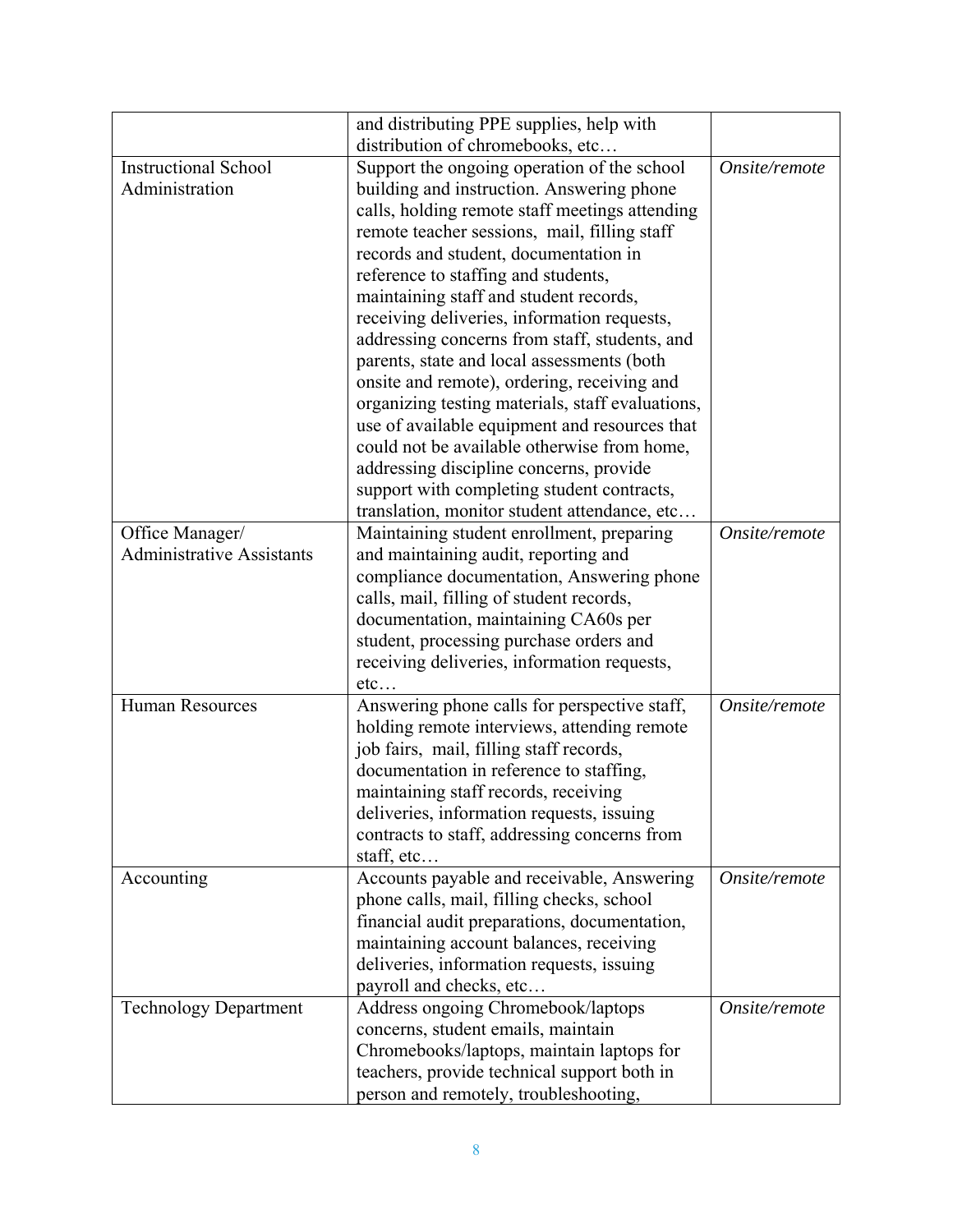| distribute Chromebook/laptops to students |  |
|-------------------------------------------|--|
| and staff, etc                            |  |

\*\*Some job titles are 100% remote and others are both onsite and remote, there will be times within the school year where staff who are remote are asked to come onsite for the following reasons:

- 1. Local standardized assessments
- 2. Authorizer standardized assessments
- 3. State standardized assessments
- 4. Federal, state and authorizer audits
- 5. Supporting student needs
- 6. Supporting staff needs

## **COVID-19 Prevention and Administartive/Work Practice Controls**

- **Figurently wash your hands with soap and water for at least 20 seconds. When soap and** running water are unavailable, use an alcohol-based hand rub with at least 60% alcohol. Always wash hands that are visibly soiled.
- Fover your mouth and nose with a tissue when you cough or sneeze or use the inside of your elbow.
- $\downarrow$  Avoid touching your eyes, nose, or mouth with unwashed hands. Avoid close contact with people who are sick.
- $\frac{1}{\sqrt{2}}$  Employees who have symptoms (i.e., fever, cough, or shortness of breath) should notify their supervisor and stay home—**DO NOT GO TO WORK.**
- Sick employees should follow CDC-recommended steps. Employees should not return to work until the criteria to discontinue home isolation are met, in consultation with healthcare providers and state and local health departments. General Job Site / Office **Practices**
- $\pm$  Clean AND disinfect frequently touched objects and surfaces such as workstations, keyboards, telephones, handrails, and doorknobs. Dirty surfaces can be cleaned with soap and water prior to disinfection. To disinfect, use products that meet EPA's criteria for use against SARS-CoV-2, the cause of COVID-19, and are appropriate for the surface
- $\blacktriangle$  Avoid using other employees' phones, desks, offices, or other work tools and equipment, when possible. If necessary, clean and disinfect them before and after use
- $\perp$  Clean and disinfect frequently used tools and equipment on a regular basis. This includes other elements of the jobsite where possible. o Employees should regularly do the same in their assigned work areas
- **↓** Clean shared spaces such as trailers and break/lunchrooms at least once per day.
- $\overline{\phantom{a}}$  Disinfect shared surfaces (door handles, machinery controls, etc.) on a regular basis.
- $\overline{\text{4}}$  Avoid sharing resources with co-workers if it can be avoided. If not, disinfect before and after each use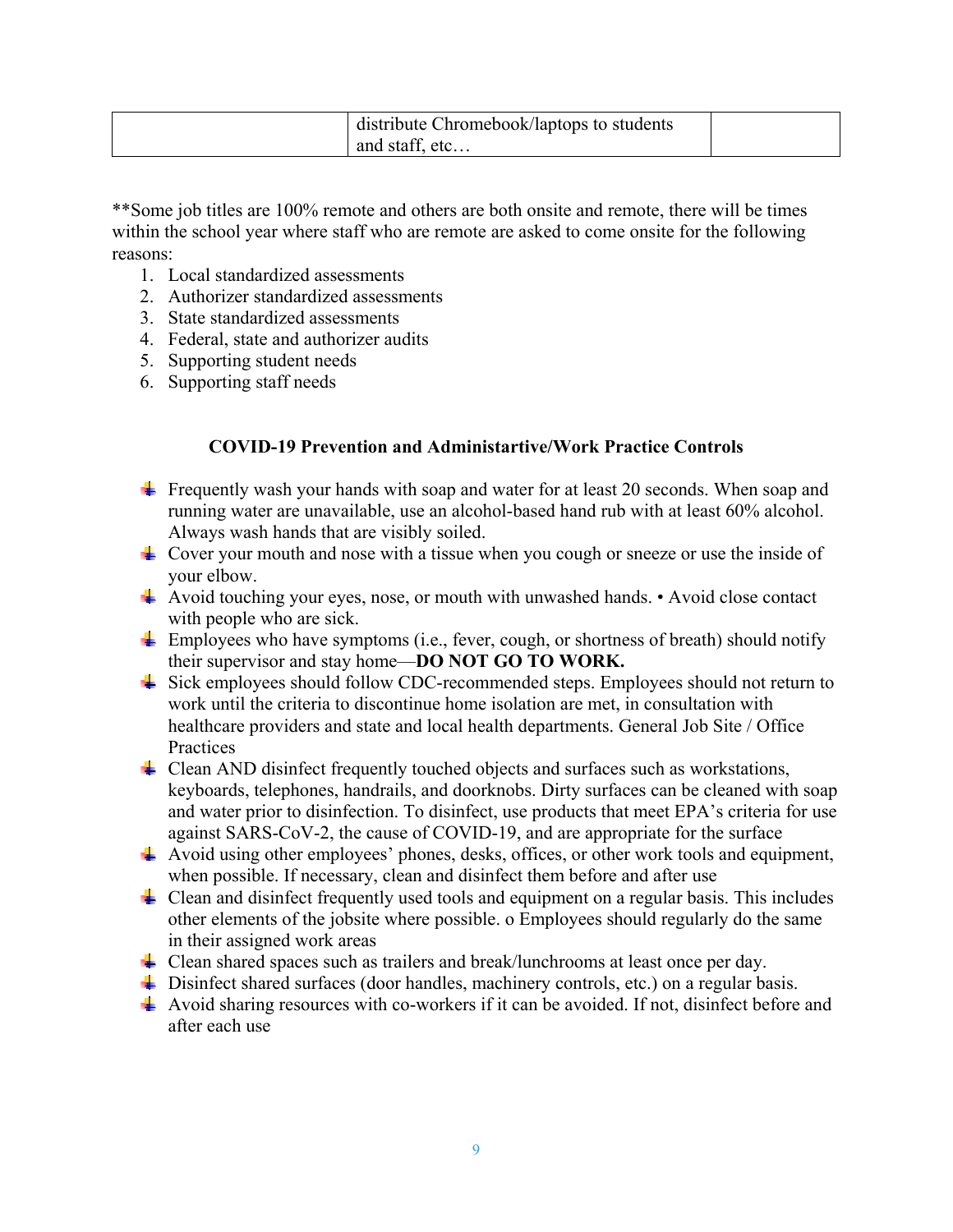### **HES & UA COVID-19 Workplace Safeguards**

## Medium Exposure Risk – Employees

 All employees of Hamadeh Educational Services and Universal Academy are categorized under the "medium exposure risk" category. This means that job tasks and procedures include those that require frequent or close contact (e.g., within 6 feet) with people who may be infected with SARS-CO V-2, but who are not known or suspected COVID-19 patients. In areas without ongoing community transmission, workers in this risk group may have contact with the general public (e.g., staff, students, parents, and community members).

## *Hamadeh Educational Services (HES)***: will continue to evaluate routinely and reasonably anticipated task and procedures to determine whether there is actual or reasonably anticipated employee exposure to SARS-Co V-2.**

*Supervisors***.** Employees shall notify their supervisor of any concerns regarding COVID-19. This may include the need for PPE, cleaning, confirmed cases and other areas. If an individual's direct supervisor is not on site, employees shall contact another supervisor/administrator.

*Training***.** All HES employees are required to complete Safe Schools training, which will be provided to them by their supervisors from HES staff) in the following areas:

- **Personal Protective Equipment (PPE)**
- Coronavirus Awareness
- $\perp$  CDC Guidelines for Making & Using Cloth Face Coverings

Communications and training practices and protocol for the COVID-19 Preparedness Plan and Workplace Safety plan will be communicated via professional development to all HES employees (virtually and/or in person training, with social distancing measures in place). A copy of the meeting minutes from the training will be provided to staff via email to reflect on in the event they need clarification or reference to certain things. Additional communication and training will be ongoing and on a needs basis.

Training will be provided to all workers who did not receive the initial training and prior to initial assignment or reassignment. Instructions will be communicated to all workers, including employees, temporary workers, staffing, independent contractors, subcontractors, and vendors

Training will include (but not limited to):

- 1. COVID-19 & SARS-Co V-2 (In English)
- 2. CDC/State Guidelines
- 3. Social distancing protocols and practices
- 4. Workplace infection-control practices & suspected/confirmed cases of COVID-19
- 5. Employees and vendors and their responsibilities
- 6. Practice etiquette (PPE, cleaning & hygiene)
- 7. Requirements regarding the use of face-coverings and/or face-shields by workers.
- 8. All employees will also be advised not to enter the workplace if they are experiencing symptoms or have contracted COVID-19.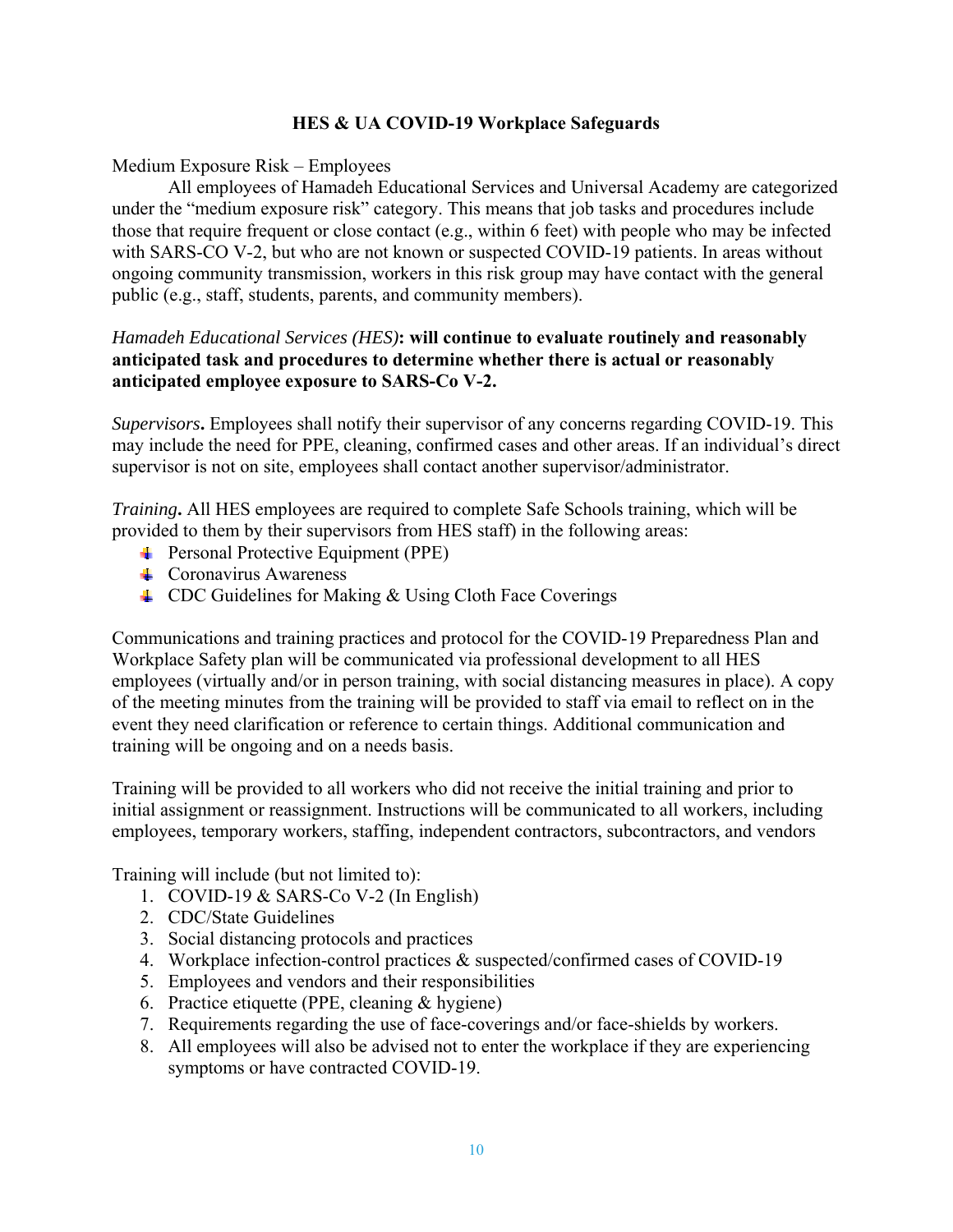- 9. If and when changes are made, all employees will be provided notice of these changes and training on the updates.
- 10. How to report unsafe working conditions

Health Surveillance for all Employees & Visitors

*Screening***.** Anyone entering the Academy building or worksite must complete screening upon or just prior to entering. Signs will be posted on entry doors.

Below is the form that will be used: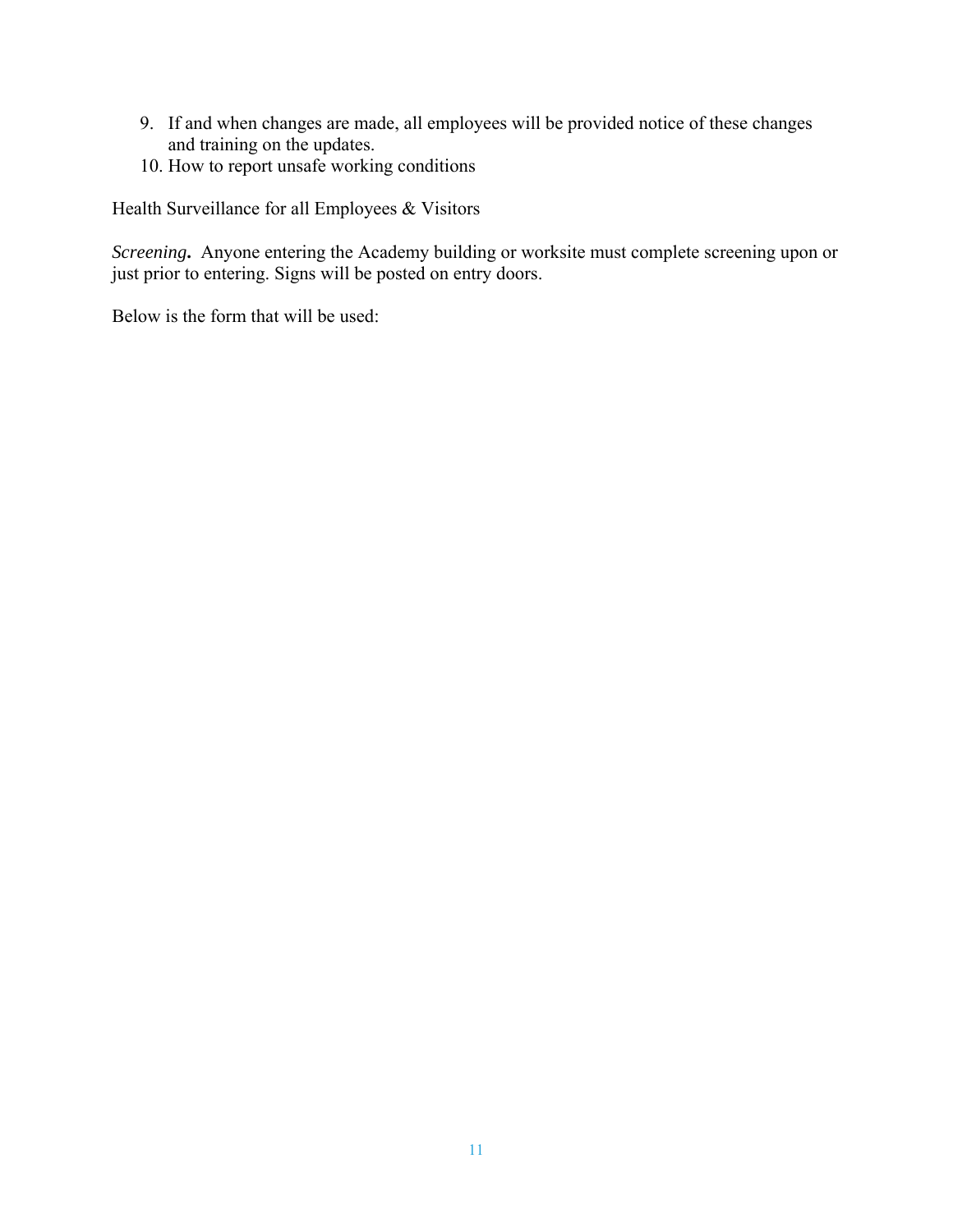| <b>SCHOOL BUILDING:</b><br><b>Star International Academy</b><br>$SIA-G$<br>$SIA-C$<br>$SIA-H$<br><b>Support Center</b><br><b>Universal Academy</b> |
|----------------------------------------------------------------------------------------------------------------------------------------------------|
| <b>Universal Learning Academy</b>                                                                                                                  |
| <b>Noor International Academy</b>                                                                                                                  |

#### **COVID-19 Essential Workplace Screening Form**

This Screening Protocol is a component of the Academy's Continuity of Learning and COVID-19 Preparedness and Response Plan pursuant to the Governor's Executive Orders. This form must be completed each day that an individual enters the Academy. All questions/fields are required and must be completed.

| Name:                    | Date:                     |  |
|--------------------------|---------------------------|--|
| Position:                | <b>Building Visiting:</b> |  |
| <b>Reason for Entry:</b> |                           |  |

Current Temperature:  $\Box$  100.4 F or higher or  $\Box$  100.3 F or lower

1. In the past 24 hours, have you experienced any of the symptoms: (Fever; Continuous Cough; Shortness of Breath; Loss of Taste or Smell.)

 $\Box$  Yes or  $\Box$  No

2. In the past 14 days have you been exposed to a person with COVID-19: (An immediate family member or member of your household has tested positive for or exhibited symptoms of COVID-19; or you were notified by a public health official that you were in close contact with someone testing positive for COVID-19)

 $\Box$  Yes or  $\Box$  No

3. In the past 14 days, have you experienced TWO or more of the following symptoms: (Chills; Unexplained Muscle Pains; Sore Throat; Headache)

 $\Box$  Yes or  $\Box$  No

4. Have you travelled internationally, including by vehicle, plane or cruise ship, within the last 14 days?

> $\Box$  Yes or  $\Box$  No (If an individual has answered YES to Question 4, they must be excluded from the building for 14 days from the return date of travel.)

- 5. If you answered yes to any of the questions above or your temperature is 100.4 F or higher it is considered a suspected case of COVID-19.
	- If you qualify as a suspected case as described above or your temperature is 100.4° F or higher, you will not be permitted to enter the premises. Immediately notify your Supervisor and contact Human Resources. Self-isolate at home and seek immediate medical care and advice.
	- o If quarantined, by a public health official, remain so until released by the public health official otherwise, remain home until cleared to work by a licensed medical professional.
- 6. If you answered "No" to all of the above, please check and sign below prior to entering. ◘ I will wear a face covering while in any public spaces when unable to social distance

While in the building, all individuals must adhere to proper social distancing (keep 6 feet apart to maximum extent possible, wear a face covering, and following any other protocol and mitigation measures of the Academy.)

| <b>Signature (Employee/Visitor):</b> | <b>Date</b> |  |
|--------------------------------------|-------------|--|
|--------------------------------------|-------------|--|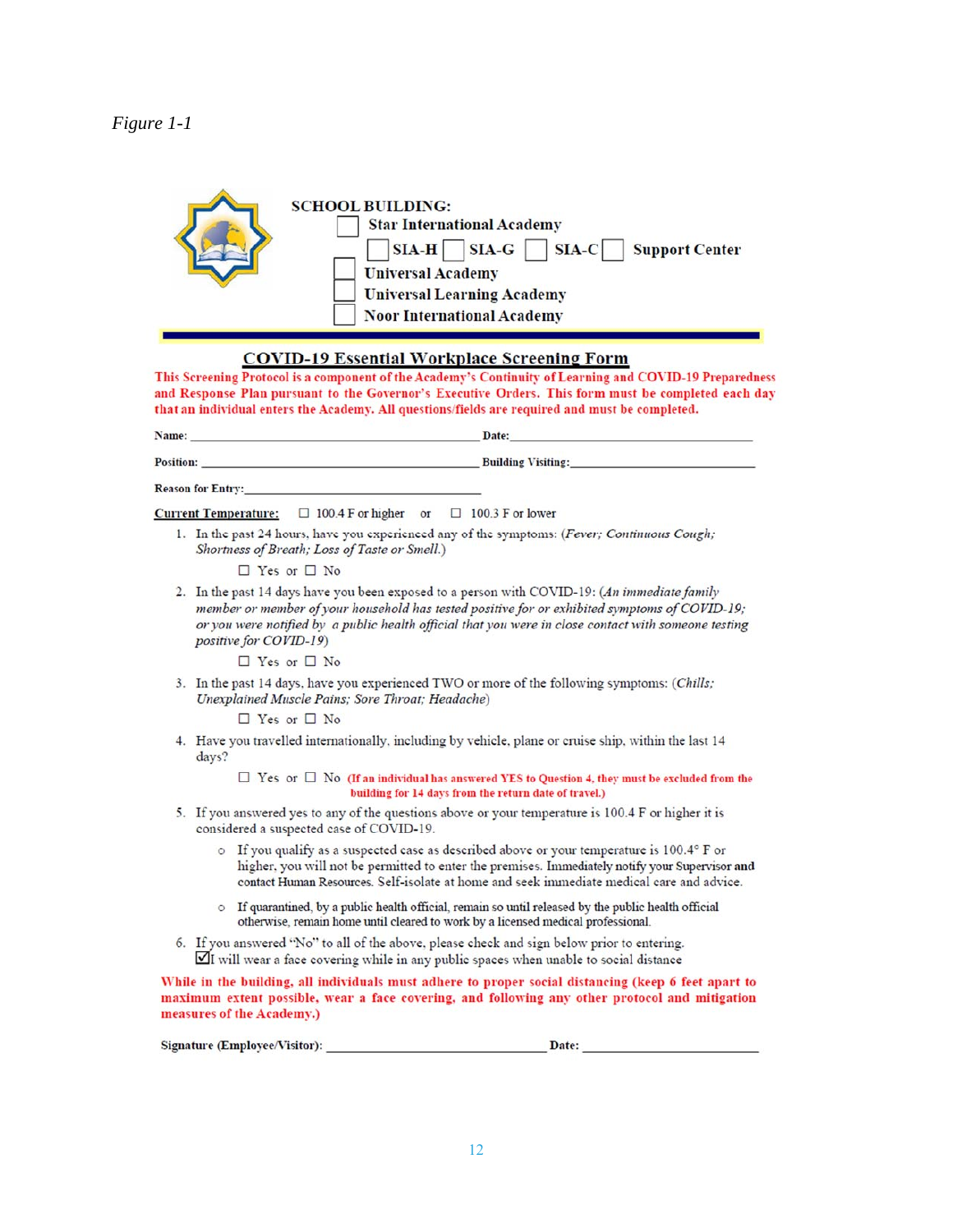## *COVID-19 Visitor Screening Tool See figure 1-1*

Visitors safety action plan in accordance to CDC guidelines, the below terms and screening form guidelines. Parents and/or visitors are not permitted in the building except as may be scheduled by an authorized administrator as follows:

- $\perp$  All visitors must be cleared by the Principal or Superintendent or their designee to access the school building.
- All visitors must check their temperature and fill out necessary paper work required by the Academy and/or HES including an online daily **COVID-19 Visitor Screening Tool** before they may be allowed to enter the building at which they are authorized to report.
- The designated administrator must check the completion of the online daily **COVID-19 Visitor Screening Tool** on daily basis to ensure clearance to be in the building before entering the building.
- All visitors MUST observe social distancing by staying at least 6 feet apart, preferable at least 10 feet apart from one another No exceptions.
- $\triangleq$  All visitors will wear masks when performing duties and while in the building.
- $\triangleq$  All visitors MUST have face masks at all times and it is recommended to wear gloves while in the building.
- All visitors MUST report any flu like symptoms like chills, body aches, dry cough, fever, diarrhea, vomiting, loss of taste, headache, difficulty breathing, runny nose, and/or sore throat to building principal, nurse aide and designated administrator as soon as possible. The staff administrator must promptly report the incident to the principal and HR@hesedu.com.
- $\overline{\phantom{a}}$  Visitors who are experiencing symptoms of COVID-19 or who are residing with someone of who have been exposed to someone who is COVID-19 positive may not report to the building, must stay home to quarantine or self-isolate for 14 consecutive days. It is recommended that you report to your company supervisor and consult your primary health care provider for further medical advisement and care.

The forms are also found electronically at:

**Universal Academy**  Bit.ly/screeningformua

*Employees Self-Screening* must be completed each day that an employee enters a worksite.

Use the online hyperlinks above to complete a daily online screening form.

Screening Questions

Include the following questions:

• Do you have a fever (Greater than 100.4)?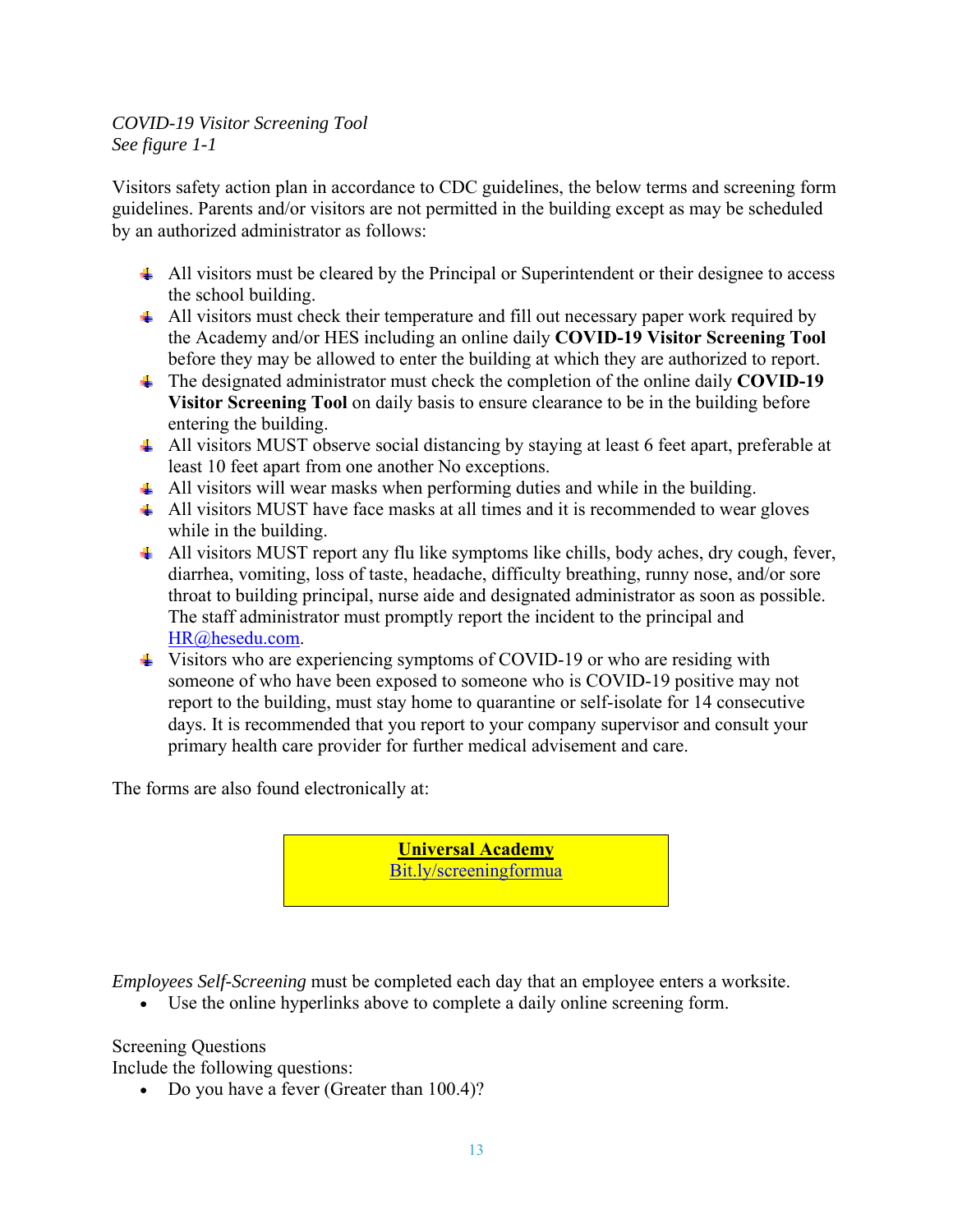- Do you have a new or worsening cough?
- Do you have shortness of breath / difficulty breathing?
- Do you have a runny nose of congestion?
- Do you have body aches and / or tiredness?
- Do you have vomiting and / or diarrhea?
- Do you have a new loss of smell or taste?
- If the answer is "yes" to any of the questions listed above, stay home and consult your primary care physician. If a doctor determines that your symptoms are due to another diagnosis, or COVID-19 is ruled out, you may enter the school after being fever-free for 24 hours without the use of fever reducing medications)

The screening questions also includes the following:

- Have you traveled out of the US in the last 14 days?
- If the answer is "yes" to either of these questions, you must stay home to quarantine for 14 days since last contact or return to the US

#### *Contractor Screening*

- Contractors and sub-contractors working at the Academy are required to be screened by their employer prior to entering the Academy
- $\frac{1}{\sqrt{2}}$  Contractors shall keep a record of their screenings
- $\pm$  Contractors shall provide their employees with proper PPE, including face coverings
- $\triangleq$  Contractors shall be required to follow the Academy's guidelines for face coverings

#### *Non-employee Screening*

- $\pm$  Any non-HES employees or contractor entering a building should be provided the screening questions by a HES employee
- $\frac{1}{\sqrt{2}}$  Screening questions will be provided to them
- Screening questions listed above (see screening form on page  $5-6$ )
- Guests without appointments can be screened by front desk staff if there are concerns
- Guests with appointments should be screened prior to entering the site by an HES employee they are meeting
- $\overline{\text{}}$  Non-employees shall provide their own PPE, including face coverings
- $\ddot{\text{+}}$  Non-employees shall follow of the Academy's guidelines for wearing face coverings or they can be denied entry

*Documentation / Records*. Self-screening questionnaires require employees to submit health information and should be maintained in a separate, confidential file with access restricted.

*Social Distancing***.** All employees on the worksite premises MUST, to the maximum extent possible, practice social distancing and remain six feet apart.

Face coverings & Social Distancing

- $\overline{\text{4}}$  Facial Coverings MUST ALWAYS be worn by staff except during meals.
- $\overline{\text{4}}$  Facial coverings may be homemade or disposable level-one (basic) grade surgical masks.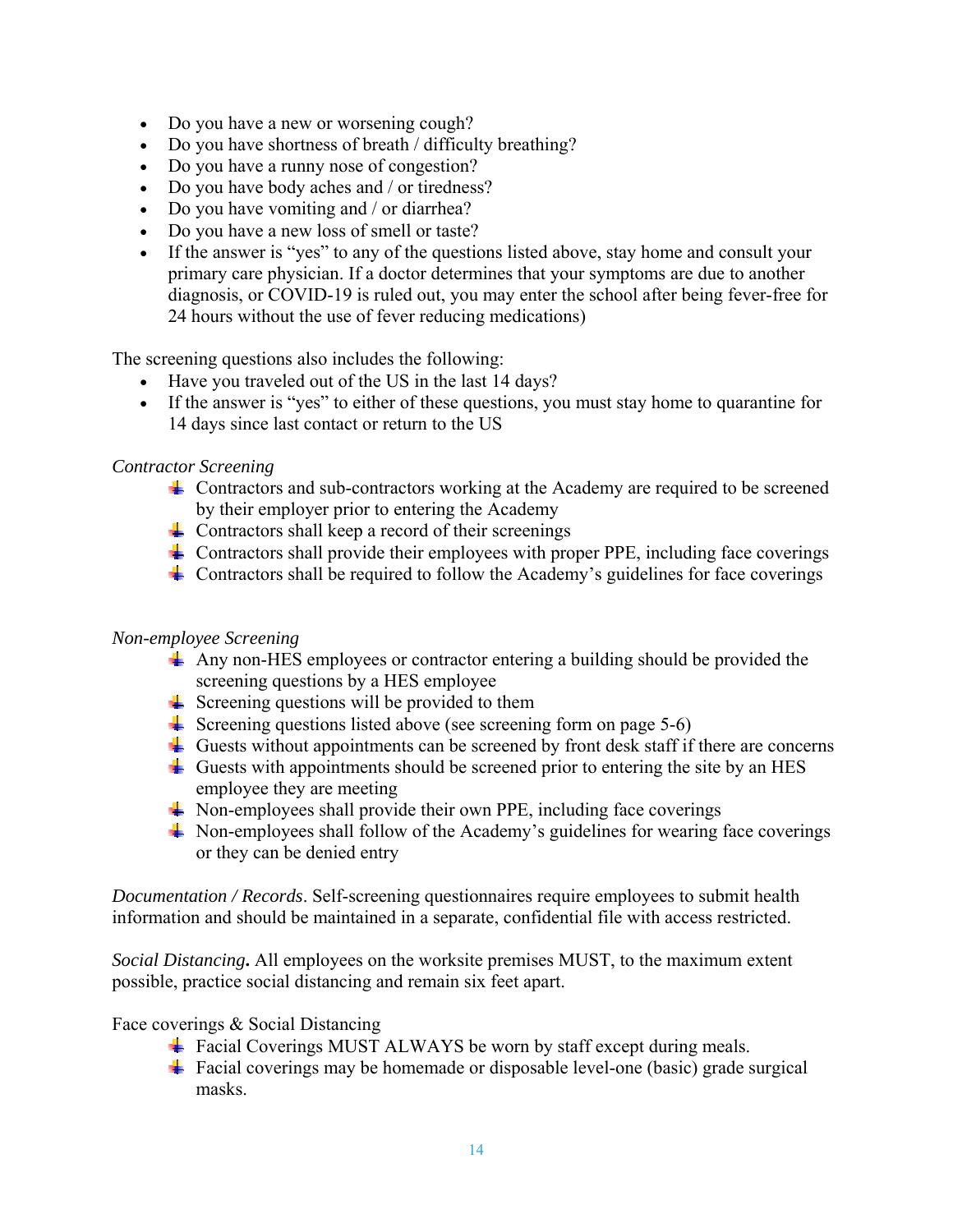- Facial coverings must be washed daily. Disposable coverings must be disposed of at the end of each day.
- $\ddot{\bullet}$  Staff who cannot medically tolerate a facial covering, are not required to wear one. Any staff that is incapacitated or unable to remove the facial covering without assistance, is not required to wear a facial covering. A doctor's note from the health provider must be submitted to HR if you could not wear a mask.
- $\ddot{\text{+}}$  The academy will cooperate with the local public health department if confirmed COVID-19 case is identified.
- $\pm$  Staff will observe social distancing by staying at least 6 feet apart, preferable at least 10 feet apart from one another. No exceptions.
- $\overline{\text{L}}$  Employees will not accept visitors within the school building. This means that friends and family will not be allowed inside the school except in cases of emergencies as decided by the Principal and/or Superintendent. These conditions are less than ideal; however, we must all do our part to ensure the safety of ourselves and our community.
- $\overline{\textbf{+}}$  Wash your hands with soap and water more often, after restroom use and before and after meals for at least 20 seconds.
- $\ddot{\textbf{+}}$  All food service and support staff must wash hands for 20 seconds before and after handing food. All food service and staff must use gloves before handling any food items.
- There are many additional guidelines, requirements, strongly recommended and recommended procedures to follow for Phase 4.
- $\ddot{\phantom{1}}$  Staff or individuals with current temperature of 100.4 degrees or more may not report to work nor enter any of the school buildings until cleared by your health care provider.
- $\ddot{\bullet}$  Staff or individuals who are experiencing symptoms of COVID-19, or are residing with someone with symptoms, or have been exposed to someone who is COVID-19 positive may not report to work.
- $\perp$  If you were notified by a public health official that you were in close contact with someone testing positive for COVID-19, you must stay home to quarantine or selfisolate for 14 consecutive days. It is recommended that you consult your primary health care provider for further medical advisement and care.
- $\pm$  All individuals including staff who report to the building must report any flu like symptoms like chills, body aches, dry cough, fever, diarrhea, vomiting, loss of taste, headache, difficulty breathing, runny nose, and/or sore throat to building principal, nurse aide and supervisor as soon as possible. The supervisor and/or nurse aid or lead must promptly report the incident to  $HR@$  hesedu.com.
- $\frac{1}{2}$  Stay informed and pay attention to trusted health resources such as the World

Health Organization, Centers for Disease Control (CDC), and your local health

authorities.

- $\perp$  Employees shall notify a supervisor of any need for PPE
- $\pm$  Employees shall notify a supervisor of any unsafe condition

*Personal Hygiene*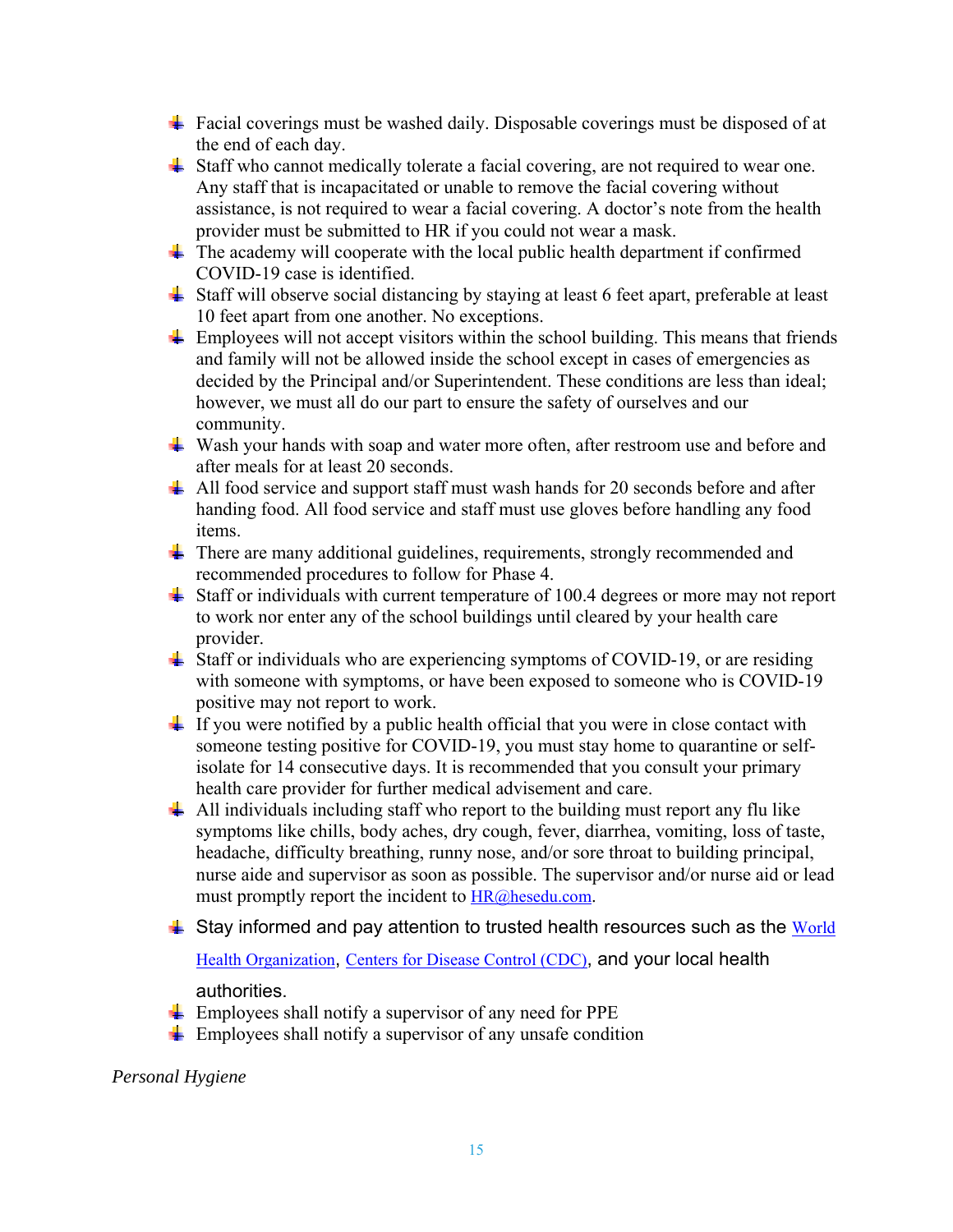- **Figurently wash your hands with soap and water for at least 20 seconds.** When soap and running water are unavailable, use an alcohol-based hand rub with at least 60% alcohol. Always wash hands that are visibly soiled
- $\pm$  Avoid touching your eyes, nose, or mouth with unwashed hands
- $\pm$  Practice good respiratory etiquette, including covering coughs and sneezes
- Avoid close contact with people who are sick
- HES and UA urges all employees who are sick to **STAY HOME.**

## *Entry/Offices/Classrooms*

- Employees may enter the Academy building from various entry points. This will reduce congestions at the main entrances
- The Academy has provided visual indicators of appropriate spacing for employees throughout the building
- To reduced congestion upon the entry doorways, the Academy has purchased a noncontact thermal temperature system that detects an employee's temperature upon walking into the building within seconds. This will allow the flow of traffic to move at a much faster rate.
- Employees are prohibited from gathering and meetings that do not allow for social distancing or create unnecessary movement and must comply with policies and procedures COVID-19 Preparedness Plan and COVID-19 Workplace Safety Plan.
- Employees are required to wipe down their desks, whiteboards, and smartboard at least twice a day using disinfecting supplies.
- The Academy has posted signs through the building on the importance of personal hygiene (*see page 14 of this document*).
- The Academy's custodial team has created cleaning protocols when employees are sent home and/or at the end of each business day *(see page 12-15 of this document*).
- All non-essential visitors and non-essential travel, including but limited to in-person conferences, will be suspended.
- The Academy's main office has Plexiglas shields installed to create an additional barrier of protection for employees.





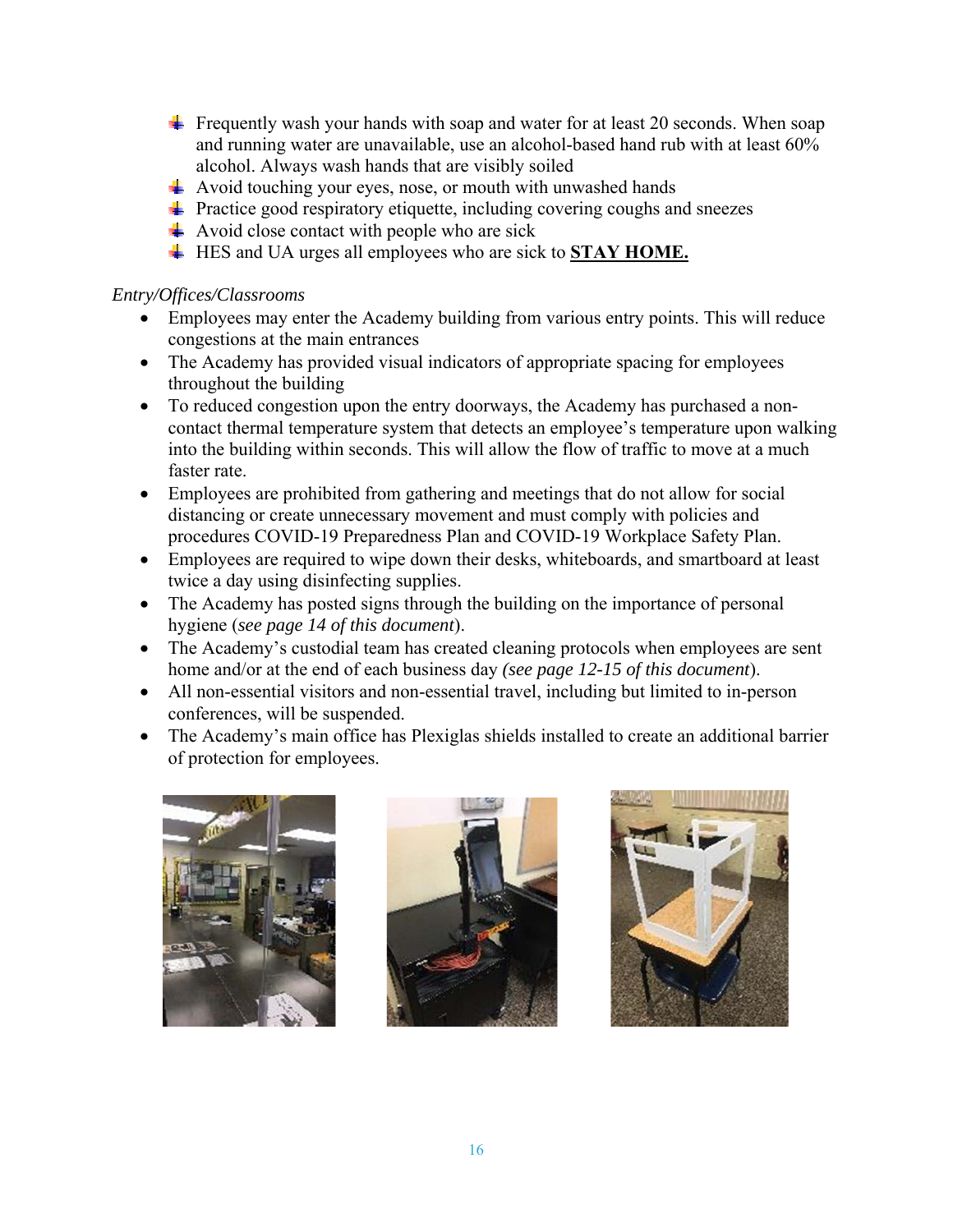## **Engineering Controls**

## **Facilities**

Essential Workers, food service, custodial/janitorial service safety action plan in accordance to CDC guidelines, the below terms and screening form guidelines. A tentative cleaning schedule will be created for the food service to prepare and serve the meals and janitorial team for the building cleaning and maintenance.

- All employees and contractors (Essential Workers), food service, custodial and janitorial services must be cleared by HES-HR to access the school building.
- $\perp$  All Essential Workers, food service, custodial and janitorial staff will be trained on CDC and the Academy and HES guidelines prior to handling meals.
- All Essential Workers, custodial and janitorial staff MUST have face masks at all times and wear gloves while cleaning in the building.
- $\overline{\text{+}}$  All staff must wash hands for 20 seconds at least every two hours and before and after handling food.
- $\triangleq$  All Essential Workers, food service, custodial and janitorial staff must check their temperature and fill out necessary paper work required by the Academy and/or HES including an online daily **COVID‐19 Essential Workplace Screening Tool** before they may be allowed to enter the building at which they are authorized to report.
- $\frac{1}{\sqrt{2}}$  The supervisor and/or designated administrator must check the completion of the online daily **COVID‐19 Essential Workplace Screening Tool** on daily basis to ensure clearance of staff to be in the building before entering the building. The supervisor(s) must also complete the same form and follow the same process and report to their supervisor and/or HR.
- $\triangleq$  All Essential Workers, food service, custodial and janitorial staff MUST observe social distancing by staying at least 6 feet apart, preferable at least 10 feet apart from one another. No exceptions. All Essential Workers, food service, custodial and janitorial staff MUST report any flu like symptoms like chills, body aches, dry cough, fever, diarrhea, vomiting, loss of taste, headache, difficulty breathing, runny nose, and/or sore throat to building principal, nurse aide and supervisor as soon as possible. The supervisor and/or nurse aid or lead must promptly report the incident to HR@hesedu.com.
- $\overline{\text{4}}$  Staff who are experiencing symptoms of COVID-19 or who are residing with someone of who have been exposed to someone who is COVID-19 positive may not report to work, must stay home to quarantine or self-isolate for 14 consecutive days. It is recommended that you consult your primary health care provider for further medical advisement and care.
- $\perp$  The Academy will allow facial coverings to be homemade or disposable level-one (basic). Any staff member who cannot medically tolerate a facial covering will not have to wear a mask. However, documentation will need to be provided by the staff member from a doctor to excuse them from wearing a mask. Any staff member that is incapacitated or unable to remove the facial covering without assistance, will note be required to wear a facial covering.
- $\pm$  All staff should wash their homemade facial coverings daily. All disposable facial coverings that are used will be disposed at the end of each day.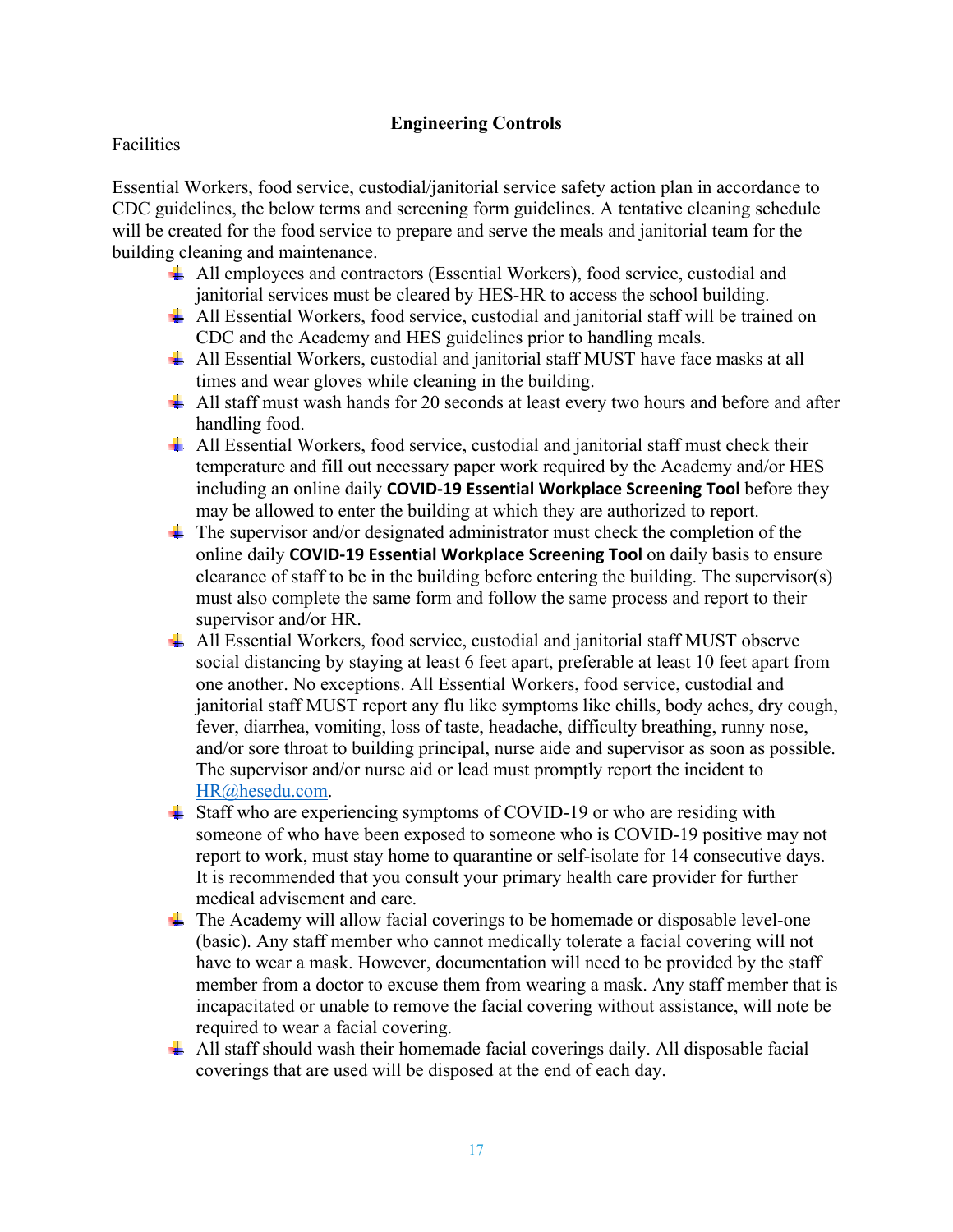The Academy's Director of Facilities will ensure the following prior to re-opening the school:

- $\ddot{\phantom{1}}$  Provide school-level guidance for cleaning and disinfecting all core assets including buildings and playgrounds. Frequently touched surfaces will be cleaned several times a day (e.g., door handles).
- $\ddot{\textbf{u}}$  Will convene with the custodial and facilities staff to review and make actionable district guidance regarding cleaning and disinfection
- $\downarrow$  Custodial staff has been and will continue to deep clean over the summer.
- $\ddot{\text{+}}$  Provide the school leader with an outline on: how many classrooms, class size, additional rooms/offices, and ventilation to plan accordingly for student return.
- $\perp$  Check HVAC systems at the building to ensure that they are running efficiently.
- $\overline{\text{ } }$  Air filters should be changed regularly.
- $\ddot{\bullet}$  Will distribute wastebaskets, and provide CDC-approved disinfecting wipes to every office and or classroom so that these materials can be used upon entry and exit into any discrete location.
- Signage about frequent handwashing, cough etiquette, and nose blowing will be widely posted, disseminated, and encouraged through various methods of communication.
- $\pm$  Custodial staff should follow guidance from the CDC about the use of facial coverings and special respirators at use when performing cleaning duties
- $\overline{\textbf{A}}$  A walk-through (building, classrooms, offices, etc..) will be conducted by the Director of Facilities, Assistant Superintendent and principal prior to school opening to ensure the Academy has met all guidelines as highlighted in the plan

All purchased materials for cleaning and PPE purposes will be inventoried and audited on a regular basis (see below sample). HES will:

- Provide employees with the types of personal protective equipment for protection from COVID-19 and SARS-Co V-2. HES will continue to follow all current CDC and OSHA guidance for PPE.
- Ensure that all PPE is properly fitted and worn, used consistently by all employees, regular inspected, maintained and replaced when needed. All PPE equipment will be inventoried and stored to avoid contamination of self, others, or the work environment

The Director of Facilities with the custodial team will work collectively to maintain the Academy and ensure it is in good working condition in the event we move to phase 4-6.

All school cleaning and disinfection protocols will follow CDC guidelines and CDC School Decision Tree. The Academy has, and will continue, to work with the ISD, to get support and cleaning/disinfection supplies. The Academy team will begin to advocate and coordinate with the Local Emergency Management Program for support and supplies as well.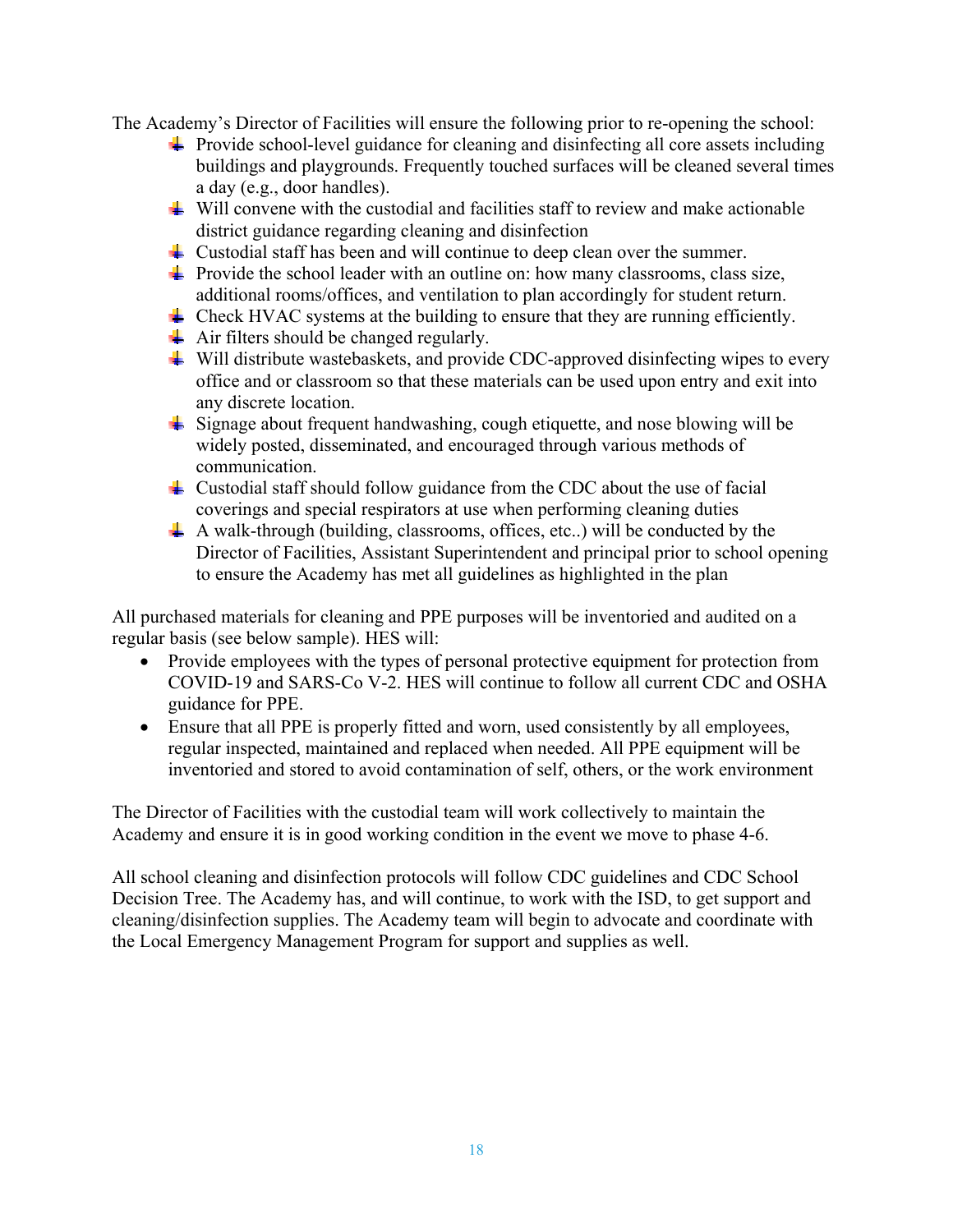| <b>Star International Academy - Hass</b>                   |            |  |
|------------------------------------------------------------|------------|--|
| Product                                                    | Quantity   |  |
| Bleach                                                     | 18 Cases   |  |
| 24" Mop Heads                                              | 50 Each    |  |
| <b>Urinal Screens</b>                                      | 60 Each    |  |
| Air Freshener Spray                                        | 48 Each    |  |
| 13" Pads                                                   | 12 boxes   |  |
| Wax Liners                                                 | 6 Boxes    |  |
| Gloves(M)                                                  | 3 Cases    |  |
| Gloves (L)                                                 | 3 Cases    |  |
| Hand Soap                                                  | 24 Cases   |  |
| Mr. Jinx                                                   | $12$ cans  |  |
| <b>Toilet Paper</b>                                        | 72 Cases   |  |
| Hand Towels                                                | 80 Cases   |  |
| 40"x48" Garbage Bags                                       | 54 Boxes   |  |
| 24"x32" Garbage Bags                                       | 54 Boxes   |  |
| Concept 915                                                | $\Omega$   |  |
| <b>Upset Vomit Remover</b>                                 | 2 Case     |  |
| <b>Lysol Disinfectant Spray</b>                            | 50 Cans    |  |
| <b>Purell Hand Sanitizer</b>                               |            |  |
| Box of two                                                 | 4 Boxes    |  |
| Manufacturer's item number<br>13G691                       |            |  |
| Purell 1 litter table top advance<br>hand sanitizer Bottle | 10 Bottles |  |

Appropriate and effective cleaning and disinfecting supplies have been purchased and are available for use in accordance with product labels, safety data sheets and manufacturer specifications, and are being used with required personal protective equipment for the product

Workplace building and ventilation protocol operation of the building in which the workplace is located, includes necessary sanitation, assessment and maintenance of building systems, including water, plumbing, electrical, and heating, ventilation and air conditioning (HVAC) systems. The maximum amount of fresh air is being brought into the workplace, air recirculation is being limited, and ventilation systems are being properly used and maintained.

#### *Busing and Transportation*

The Academy does not offer busing for students in terms of bringing students to and from school. The Academy does own buses that are used for field trips and extra-curricular activities.

In the event a school bus is used for outdoor field trips and extra-curricular activities, the following will take place:

- 1. The Academy will require the use of hand sanitizer before entering the bus. Hand sanitizer must be supplied on the bus.
- 2. The bus driver, staff, and all students in grades preK-12, if medically feasible, will wear facial coverings while on the bus. Note: there may be situations where it is not safe for the bus driver to wear a facial covering. Decisions about these situations should be made on a case-by-case basis with local public health officials.
- 3. The Academy will ensure the bus is cleaned and disinfected before and after every transit route. Students will not be present when a vehicle is being cleaned.
- 4. The Academy will ensure that the bus is clean and disinfect frequently touched surfaces in the vehicle (e.g., surfaces in the driver's cockpit, hard seats, arm rests, door handles, seat belt buckles, light and air controls, doors and windows, and grab handles) prior to field trips and after. During the cleaning process, weather permitting, the Academy will ensure that the bus doors and windows are open (where not permanently locked by the manufacturer) to ensure the bus airs out.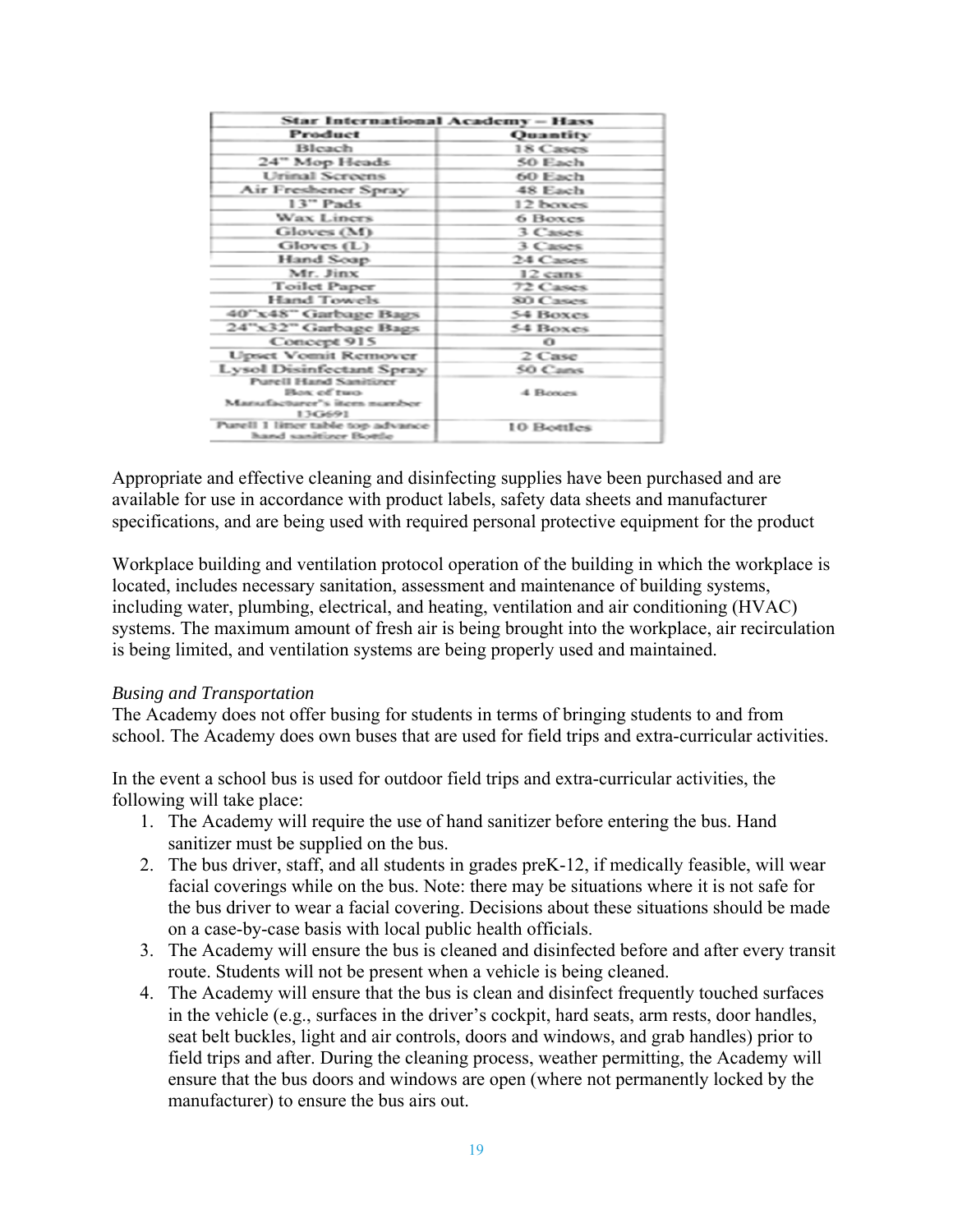## *Signage*

The Academy has placed several posters and flyers in the language common in the employee population that encourages staying at home when sick, cough, sneeze etiquette, and proper hand hygiene practices. Please see below examples:



#### *Cleaning*

- $\overline{\text{+}}$  The Academy's Director of Facilities shall be notified when buildings are occupied outside of normal operations so cleaning can be conducted.
- $\pm$  Contracted cleaning personnel will be directed to clean on high touch surfaces, and shared equipment.
- $\downarrow$  Additional cleaning supplies for the worksite can be requested by an employee
- If an employee is confirmed with COVID-19, additional cleaning of areas that may have been affected will continue for 14 days
- Adequate cleaning schedules should be created and implemented for all athletic facilities.
- $\ddot{\phantom{1}}$  Prior to an individual or groups of individuals entering a facility, hard surfaces within that facility should be wiped down and sanitized (benches, weight equipment, bathrooms, athletic training room tables, etc.).
- $\frac{1}{\sqrt{1}}$  Individuals should wash their hands for a minimum of 20 seconds with warm water and soap or hand sanitizer before touching any surfaces or participating in workouts.
- $\pm$  Hand sanitizer should be plentiful and available to individuals as they transfer from place to place.
- $\downarrow$  Appropriate clothing/shoes should be worn at all times to minimize sweat from transmitting onto equipment/surfaces.
- Any equipment such as athletic pads, etc., having holes with exposed foam should be covered.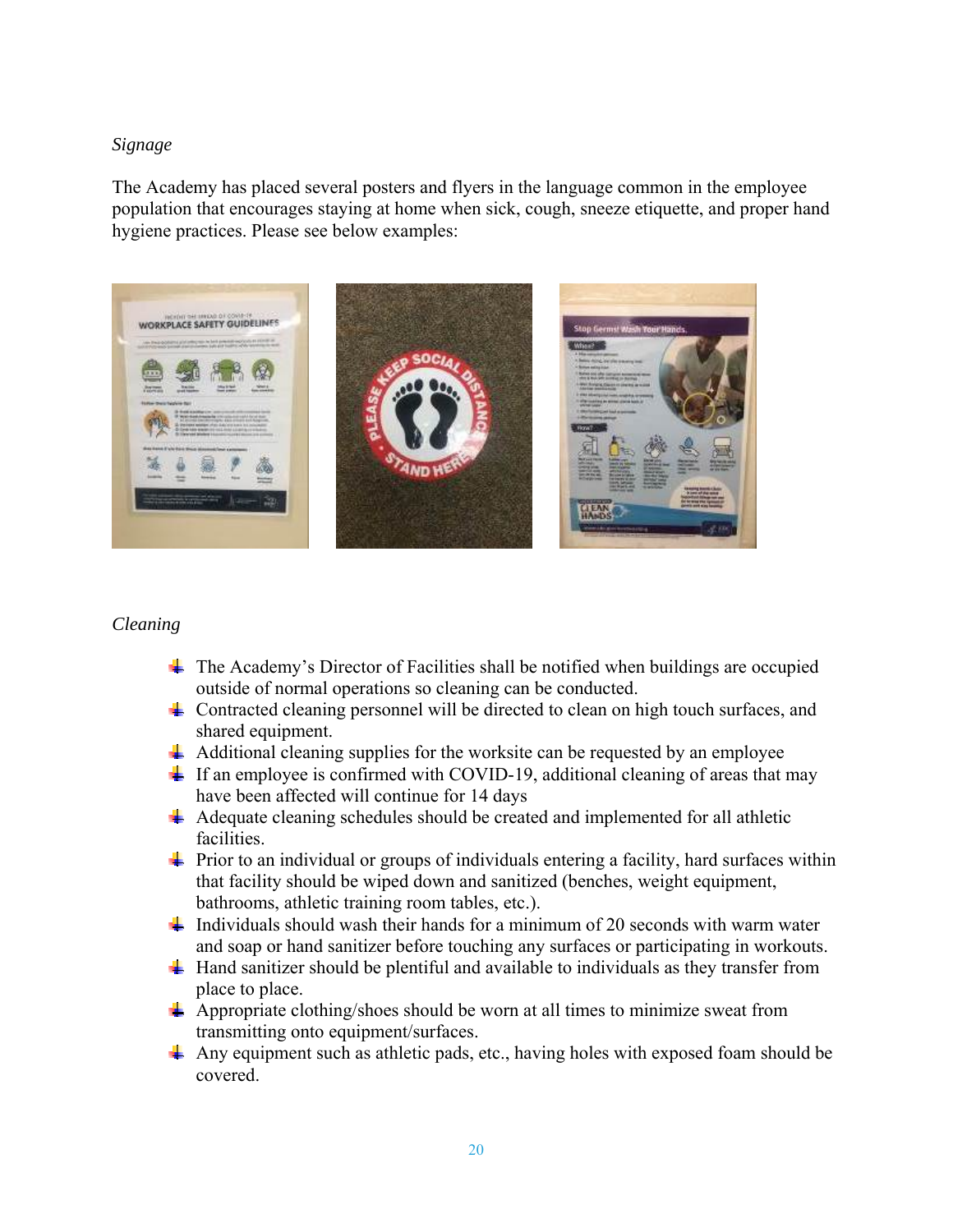- $\frac{1}{\sqrt{2}}$  Students must be encouraged to shower and wash their workout clothing immediately upon returning to home.
- $\triangleq$  All manufacturing instructions for the use of all cleaning and disinfection products (e.g., concentration, application method and contact time, and personal protective equipment) will be followed.

Workplace cleaning and disinfection protocol include regular practices of cleaning and disinfecting have been implemented, including a schedule for routine cleaning and disinfecting of work surfaces, equipment, tools and machinery, vehicles and areas in the work environment, including restrooms, break rooms, lunch rooms, meeting rooms, checkout stations, fitting rooms, and drop-off and pick-up locations. Frequent cleaning and disinfecting is being conducted of high-touch areas, including phones, keyboards, touch screens, controls, door handles, elevator panels, railings, copy machines, credit card readers, delivery equipment, etc.

## *Monitoring*

Academy supervisors are expected to monitor how effective the program has been implemented and any gaps that may need to be addressed. Supervisors must ensure that all policies and procedures laid out in the COVID-19 Preparedness Plan and Workplace Safety Plan are being followed.

All employees are to take an active role and collaborate in carrying out the various aspects of this plan, and update the protections, protocols, work-practices and training as necessary. The Academy's COVID-19 Preparedness Plan & Workplace Safety Plan has been board approved and the plan was posted throughout the workplace and made readily available to employees. It will be updated as necessary by Academy administrators. Additional protections and protocols

## *Record Keeping*

The Academy will maintain the following records as they relate to the COVID-19 preparedness and response plan:

- 1. Training records.
- 2. A record of daily entry self-screening results for all employees or contractors entering the workplace, including a questionnaire covering signs and symptoms of COVID-19 and exposure to people with suspected or confirmed COVID-19.
- 3. When an employee is identified with a confirmed case of COVID-19, record when the local public health department was notified; as well as any co-workers, contractors, or suppliers who may have come into contact with the person who was the confirmed case of COVID-19.
- 4. All records will be maintained for 1 year from the time of generation.

The building principal will ensure that the records are kept.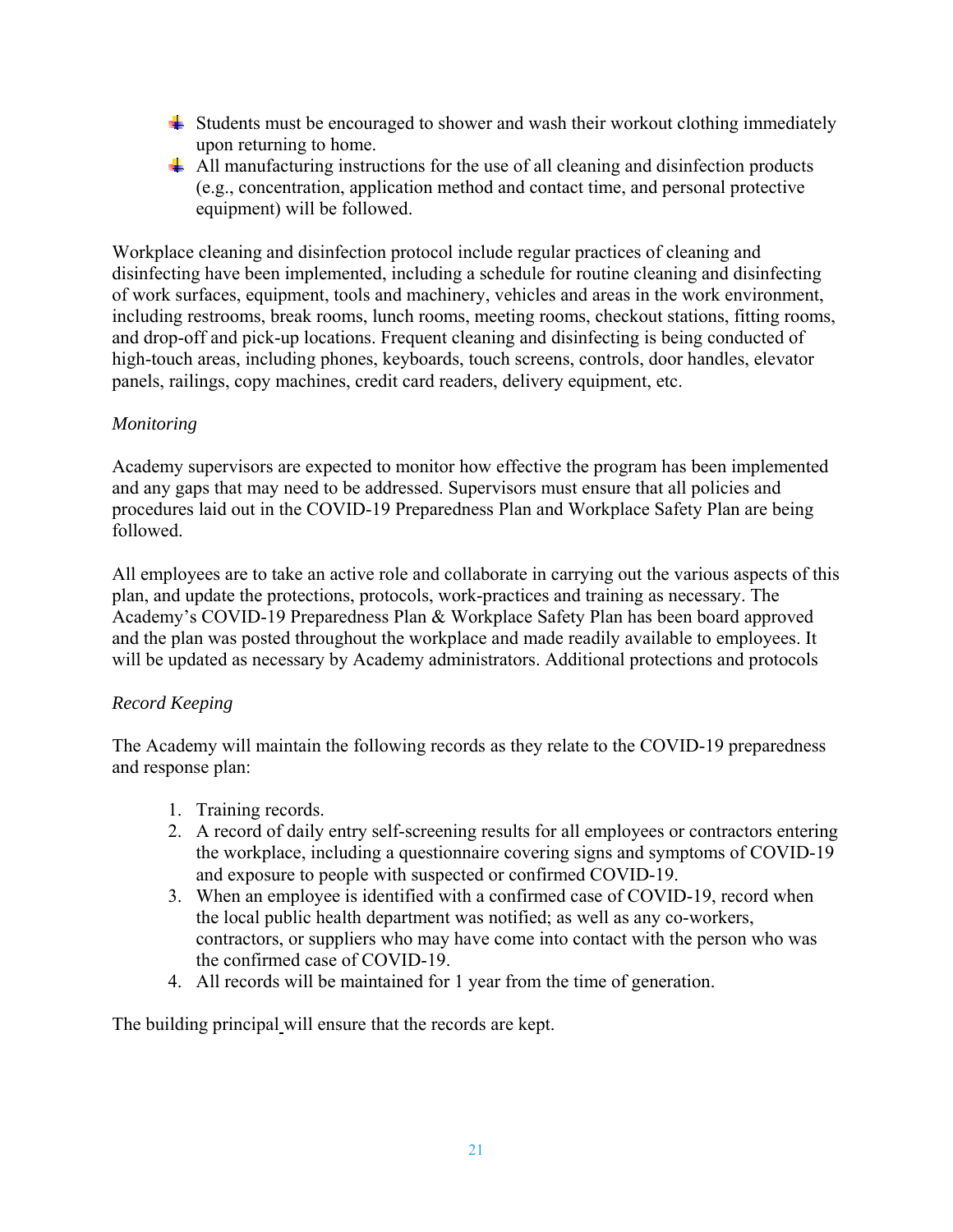## COVID-19 Employee Suspected Cases

HES & the Academy has cooperated with the Wayne County Health Department regarding protocols for screening staff. The Academy will ensure the following:

- 1. Upon entering the school, employees, vendors, and or guests must have completed on the same day of entry a COVID-19 Essential Workplace Screening Tool. Employees will be temperature checked by a non-contact infrared temperature reading system
	- a. A school administrator will be present at each of the non-contact temperature reading system to ensure no employee has a fever.
	- b. In the event an employee has a fever they will be asked to leave the building.
- 2. In the event that an employee gets ill and have a fever, the nurse aid or designated administrator will bring the employee to the nurse aid office to get checked.
	- a. A quarantine/isolation room has been identified within the nurse aid office to hold all employees who become ill and have COVID-19 symptoms.
	- b. Employees in the quarantine room will be asked to wear a mask. Disposable protective gowns will be worn by the attending administrator or nurse aide while attending to the affected employee to inhibit the spread of the virus.
	- c. Employees will be asked to call home/significant other to come pick them up from the Academy to go home. It is also advised to check with their local health provider for possible contract of COVID-19.
	- d. Employees who have COVID-19 will be asked to stay home for a minimum of 14 days in quarantine, per the CDC guidelines. Employees will need medical clearance before returning to work. Employees need to email HR  $(hr@hesedu.com)$  the doctor's clearance and wait for HR to approve returning to work.
	- e. Whereas the general public (parents and staff) need to know, the Academy will communicate with the families when a COVID-19 case has been reported but will not disclose any identifiable information in protection of the students and staff privacy rights consistent with the Family Educational Rights and Privacy Act (FERPA) and the **Americans with Disabilities Act (ADA) and other applicable federal and state privacy laws**.
	- f. The Academy will work closely with the local Health Department and will work consistently with its requirements and CDC's requirements to prevent the spread of the communicable disease or virus.
	- g. The Academy Superintendent will have the flexibility to close a portion of the school building, grade level, grade section and/or the entire school building at any time the Superintendent believes that this would serve the best interests of the Academy stakeholders and to prevent the spread of the communicable disease or COVID-19.

The Academy will continue to mandate the daily screening form for any outside guest/parent/vendor that comes into the building. The forms are provided above at the beginning of this plan and mainly online, for employees separately and for visitors, a different form as per the following link(s) to facilitate a more efficient and safe process before checking in with the school Nurse Aide and/or Office administrator. This minimizes the interaction time between the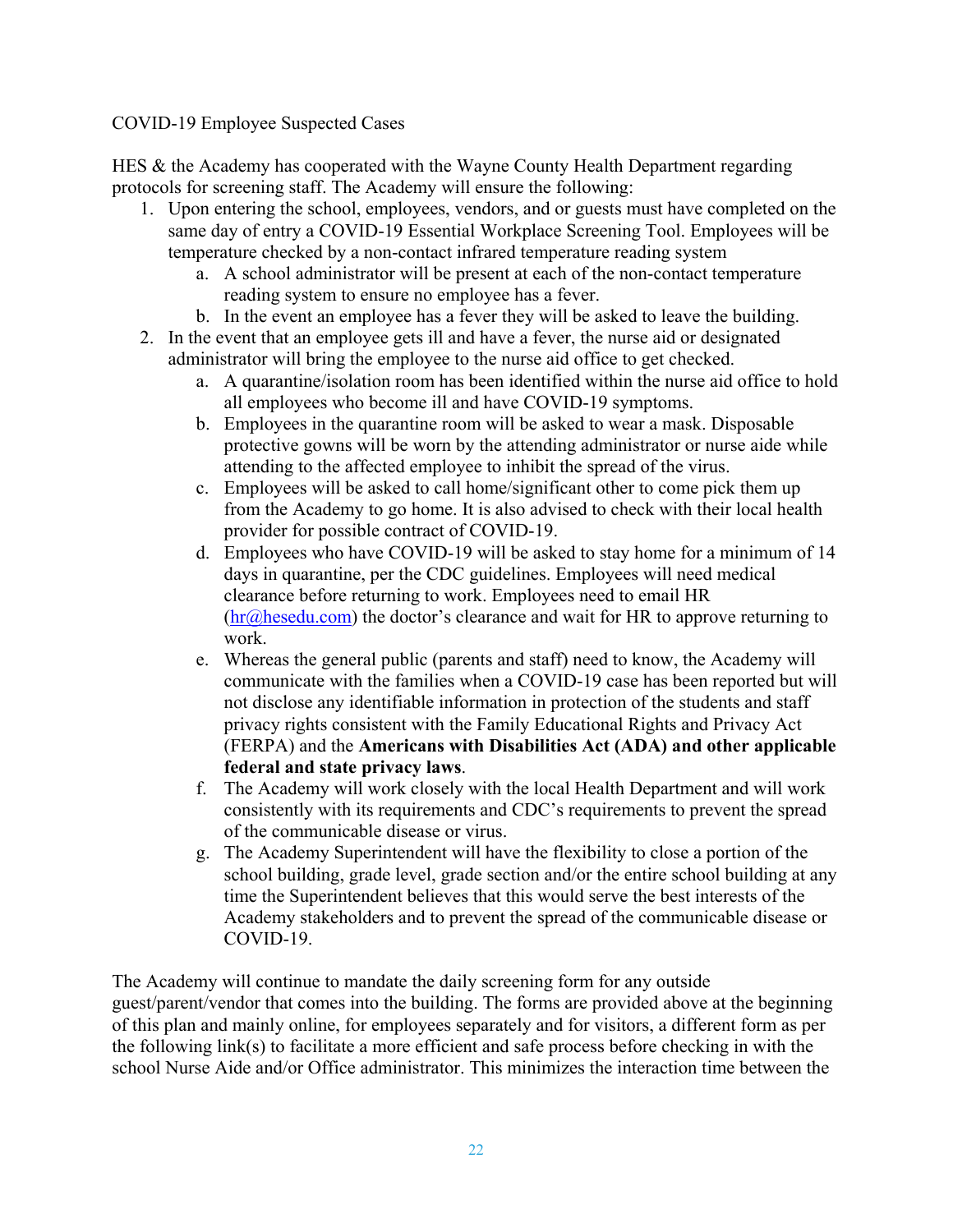Nurse Aide and/or Office Administrator and employees. Paper form will only be used if necessary.

## COVID-19 Employee Confirmed Cases

The Academy, in collaboration with the Wayne County Health Department has worked to implement proper protocols for screening for employees. The Academy will continue to cooperate with the local health department if a confirmed case of COVID-19 is identified, and in particular, collect the contact information for any close contacts of the affected individuals from two days before the employee(s) show symptoms to the time when they were last present at work.

The Academy principal or identified personnel within the building will call the Wayne County Disease Control at (734) 727-7078 to notify of a confirmed COVID-19 case while maintaining confidentiality consistent with the Americans with Disabilities Act (ADA) and other applicable federal and state privacy laws. Within 24 hours of learning of the known case, the Academy principal and/or identified personnel will notify any co-workers, contractors, or suppliers who may have come into contact with the person with a known case of COVID-19.

Employees with confirmed cases of COVID-19 may return to work only after they are no longer infectious according to the latest guidelines from the CDC and they are cleared by the HR department.

As mentioned earlier the Academy has the following guidelines set in place for screening staff:

- 1. Upon entering the school, employees will be temperature checked by a non-contact temperature reading system.
	- a. A school administrator will be present at each of the non-contact temperature reading system to ensure no staff or student has a fever.
	- b. In the event an employee has a fever they will be asked to leave the building
- 2. In the event an employee gets ill and have a fever, the nurse aid will bring the employee to the nurse aid office to get checked.
	- a. A quarantine room has been identified within the nurse aid office to hold all employees who become ill and have COVID-19 symptoms.
	- b. Employees in the quarantine room will be asked to wear a mask
	- c. Employees will be asked to call home/significant other to come pick them up from the Academy to go home and get checked at their local doctor's office for COVID-19. If no one is available to pick them up, an emergency contact and or ambulance maybe called to come get the employee.
	- d. Employees who have COVID-19 will be asked to stay for a minimum of 14 days for quarantine, per the CDC guidelines. Staff/students will need medical clearance to come back to work/school.